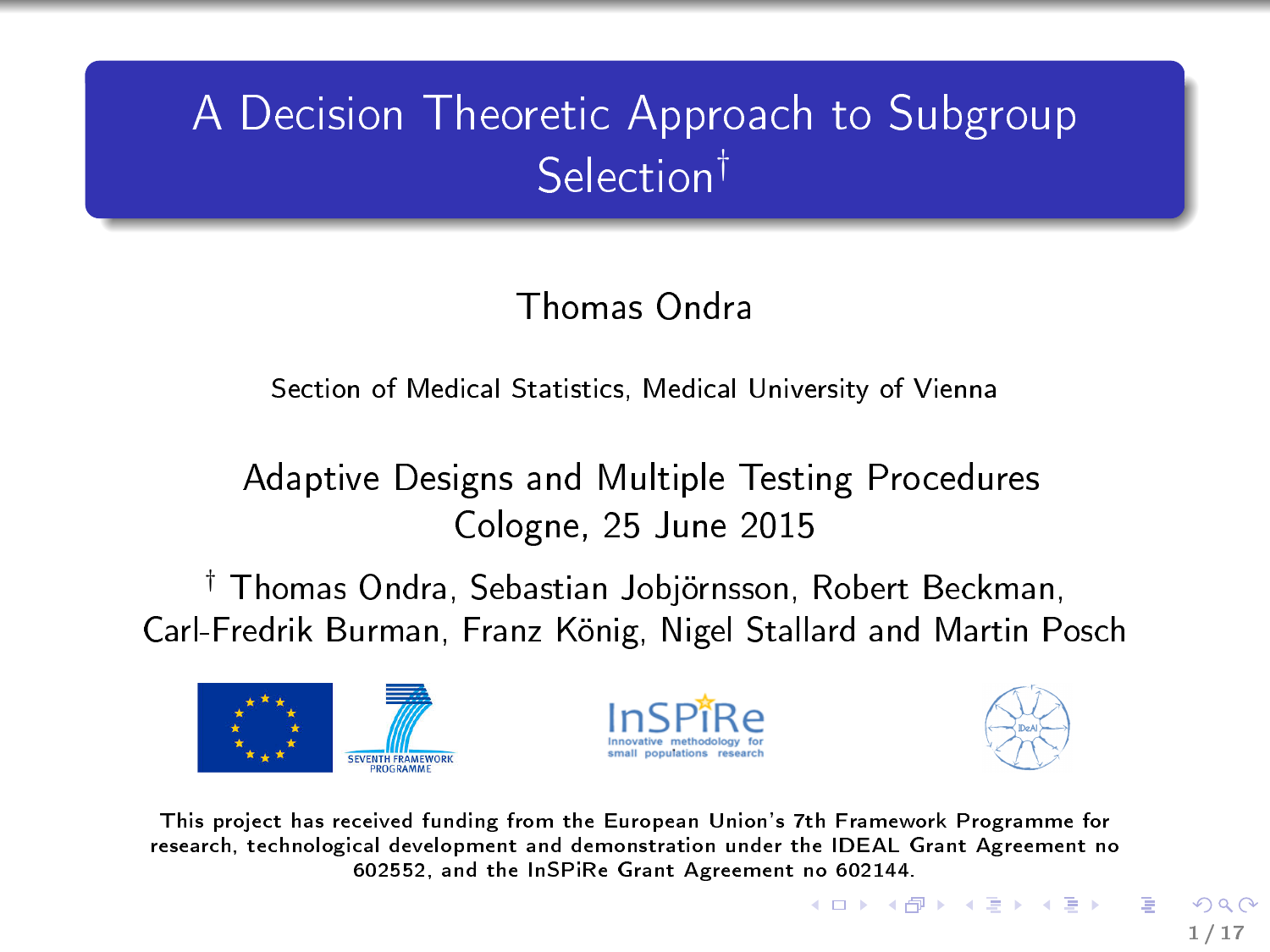#### Full Population F



Overall treatment effect

$$
\delta_{\mathsf{F}} = \lambda \delta_{\mathsf{S}} + (1 - \lambda) \delta_{\mathsf{S}'}
$$

where  $\lambda$  is the prevalence of subgroup S.

- We assume  $\delta_{S'} \leq \delta_S$ .
- Allows for investigating the hypotheses  $H_F : \delta_F \leq 0$  and  $H_s$  :  $\delta_s$  < 0.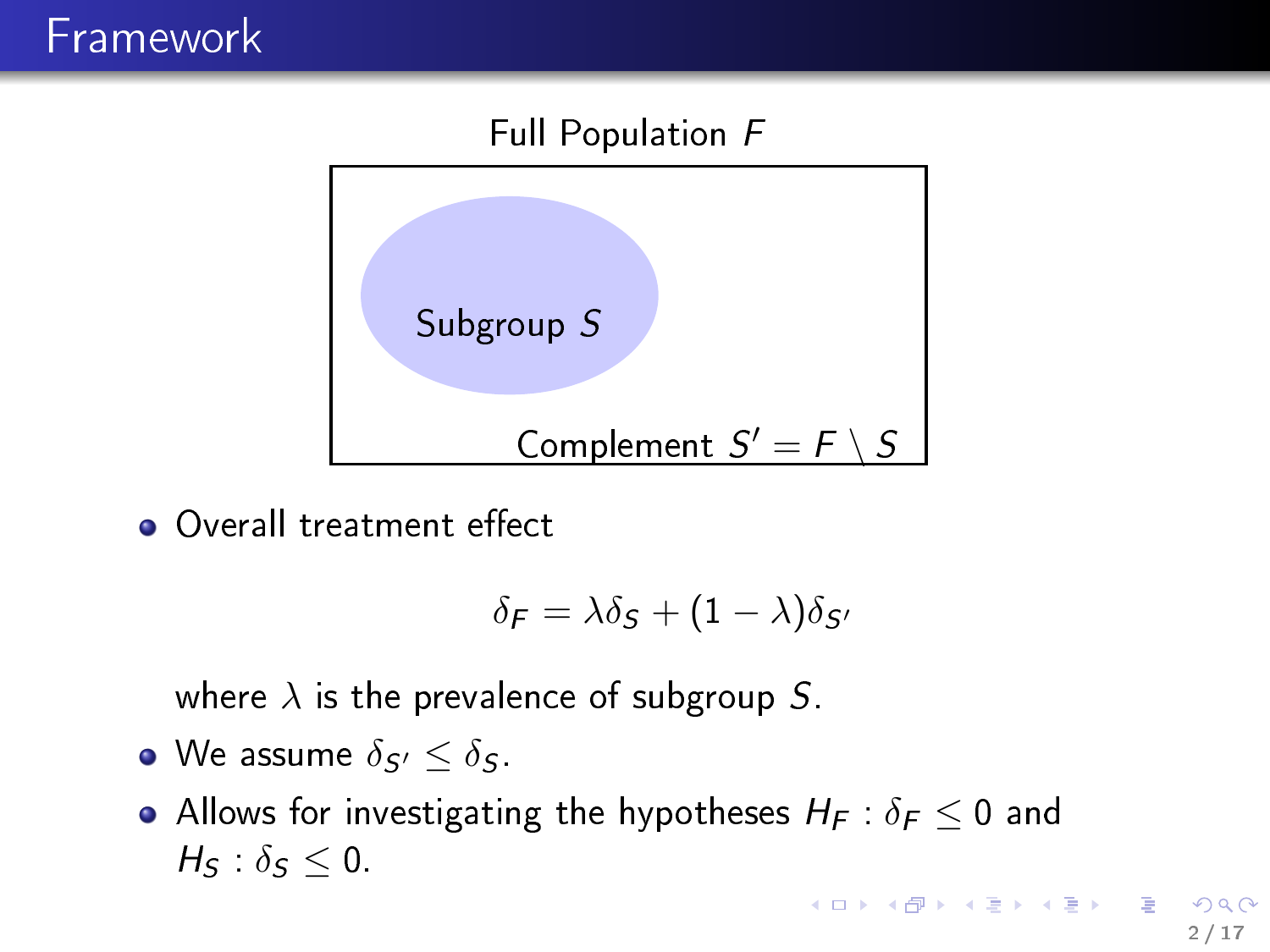## Classical, Enrichment and Stratification Design

Enrichment Design: Randomize only patients of subgroup S (say Biomarker  $+)$ . Patients of the complement  $S'$  are excluded from the trial (Biomarker  $-$  ).

Classical Design: Recruit from the full population F. No Biomarker is determined.

**Stratification Design: Include Biomarker + and Biomarker** patients. Stratify randomization by biomarker status.

- With the enrichment design one can test  $H_S$ , i.e., for a treatment effect in the subpopulation.
- $\bullet$  With the classical design one can test  $H_F$ .
- $\bullet$  With the stratification design one can test  $H_S$  and  $H_F$ .

 $\mathbf{1} \oplus \mathbf{1} \oplus \mathbf{1} \oplus \mathbf{1} \oplus \mathbf{1} \oplus \mathbf{1} \oplus \mathbf{1} \oplus \mathbf{1} \oplus \mathbf{1} \oplus \mathbf{1} \oplus \mathbf{1} \oplus \mathbf{1} \oplus \mathbf{1} \oplus \mathbf{1} \oplus \mathbf{1} \oplus \mathbf{1} \oplus \mathbf{1} \oplus \mathbf{1} \oplus \mathbf{1} \oplus \mathbf{1} \oplus \mathbf{1} \oplus \mathbf{1} \oplus \mathbf{1} \oplus \mathbf{1} \oplus \mathbf{$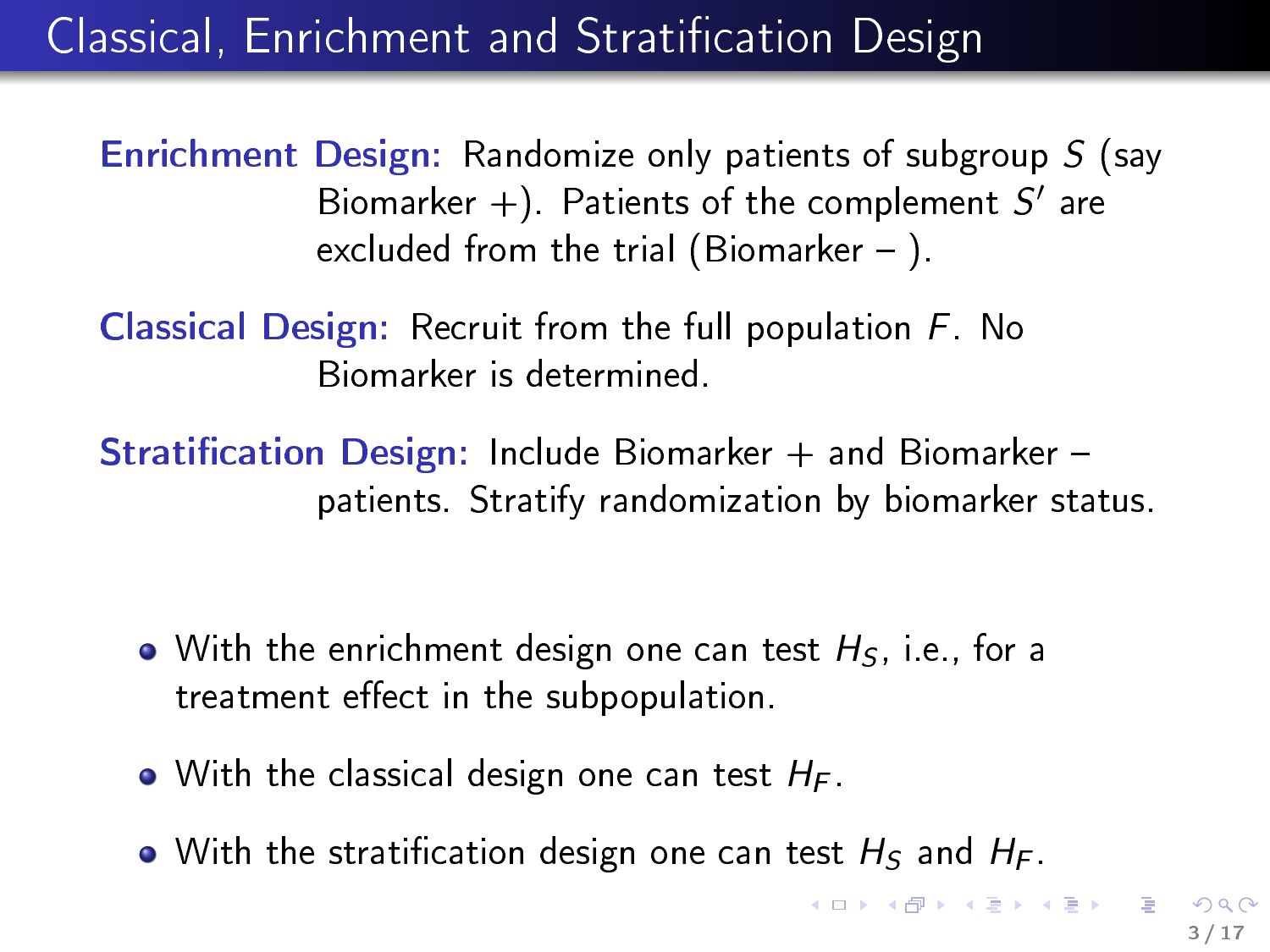Parallel group comparison of the means of normal distributions.

#### Enrichment Design:

 $\bullet$  Test  $H_S$  with a z-test.

Classical Design:

 $\bullet$  H<sub>F</sub> with a z-test.

**Stratification Design:** 

• Test  $H_S$  and  $H_F$  with a (stratified) z-test adjusting for multiplicity with a weighted test (Song and Chi, 2007; Spiessens and Debois, 2010)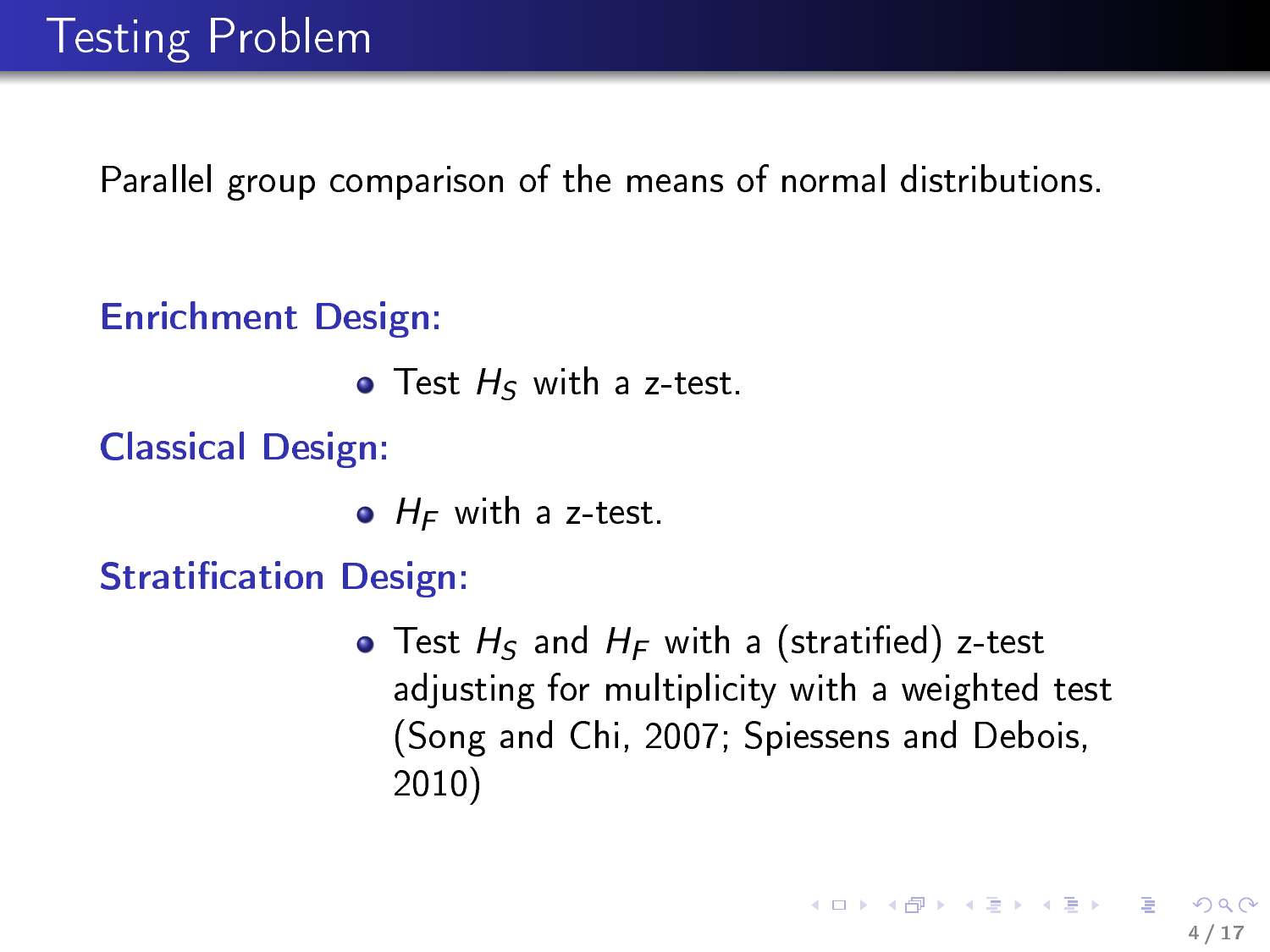### The Spiessens-Debois test in the Stratified Design

For adjusted significance levels  $\alpha_F, \alpha_S$  the Spiessens and Debois test rejects

$$
H_F \text{ if } p_F \leq \alpha_F \quad \text{ and } \quad H_S \text{ if } p_S \leq \alpha_S,
$$

where  $p_F$ ,  $p_S$  are the p-values of the z-tests for  $H_F$  and  $H_S$ .

Some remarks:

• For fixed  $\alpha_F$  and  $\alpha$ , the level  $\alpha_S$  is chosen such that

$$
\mathbb{P}_{H_F \cap H_S} (p_F < \alpha_F \text{ or } p_S < \alpha_S) = \alpha.
$$

- For fixed  $\alpha_F$  the level  $\alpha_S$  increases with the prevalence  $\lambda$ because the correlation of the test statistics increases.
- Formulas well known from group sequential tests.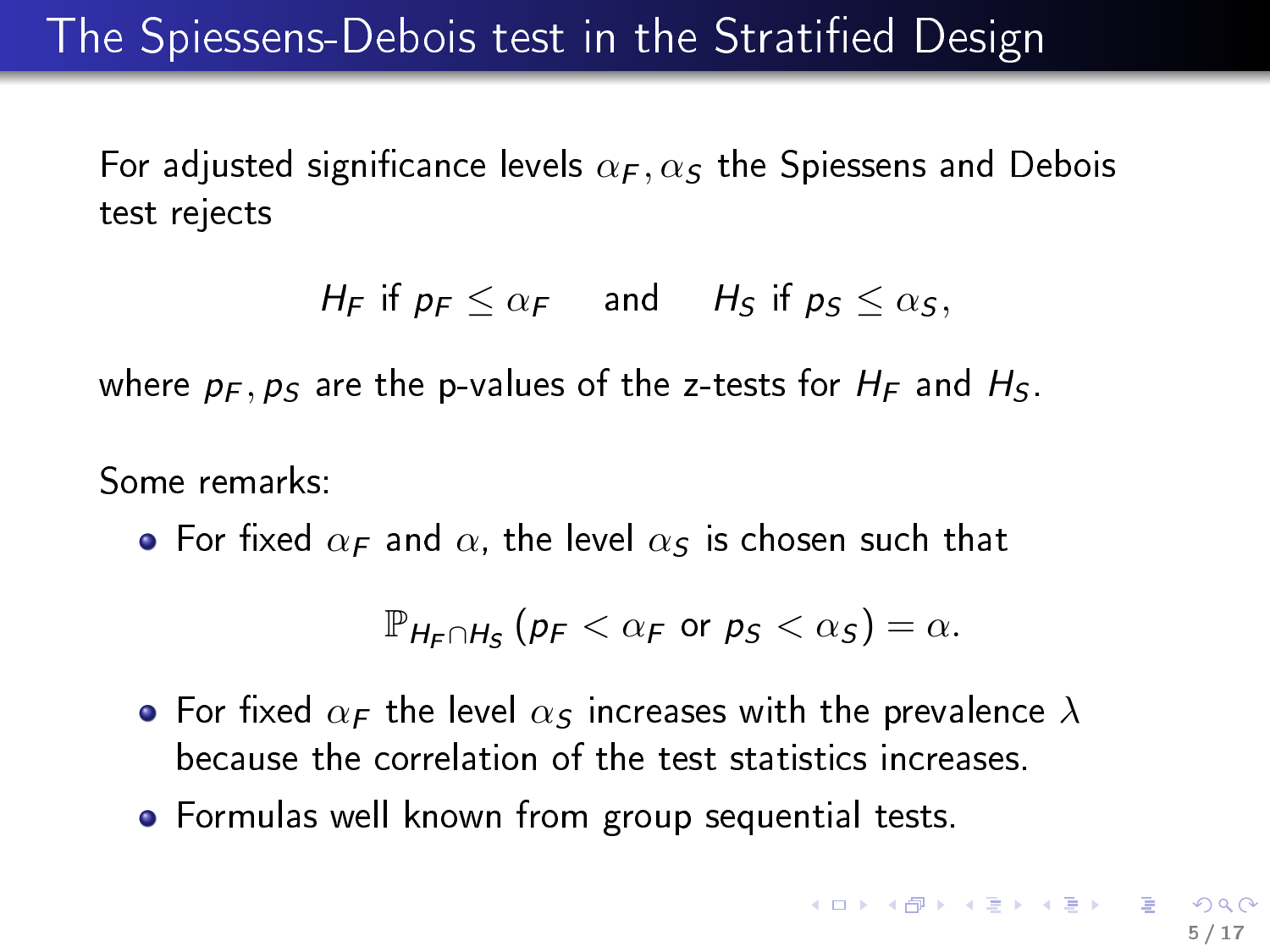## Optimizing trial designs

- Traditionally power arguments can be the basis for determining the best trial design.
- An alternative is to apply a utility based approach (Graf et al., 2015; Beckman et al., 2011)
- We model the sponsors gain and costs of a particular trial design.
- Best trial design is determined by maximizing the sponsors profit.
- In particular we optimize the following aspects of a clinical trial:
	- Which type of design (Enrichment Design/Classical Design/Stratied Design) to choose?
	- Which sample size?
	- Which significance levels  $\alpha_F$  and  $\alpha_S$  for  $H_F$  and  $H_S$  in the weighted multiple test for the stratified design are optimal?

K ロンス (個) 시 제 정 시 경 > 시 경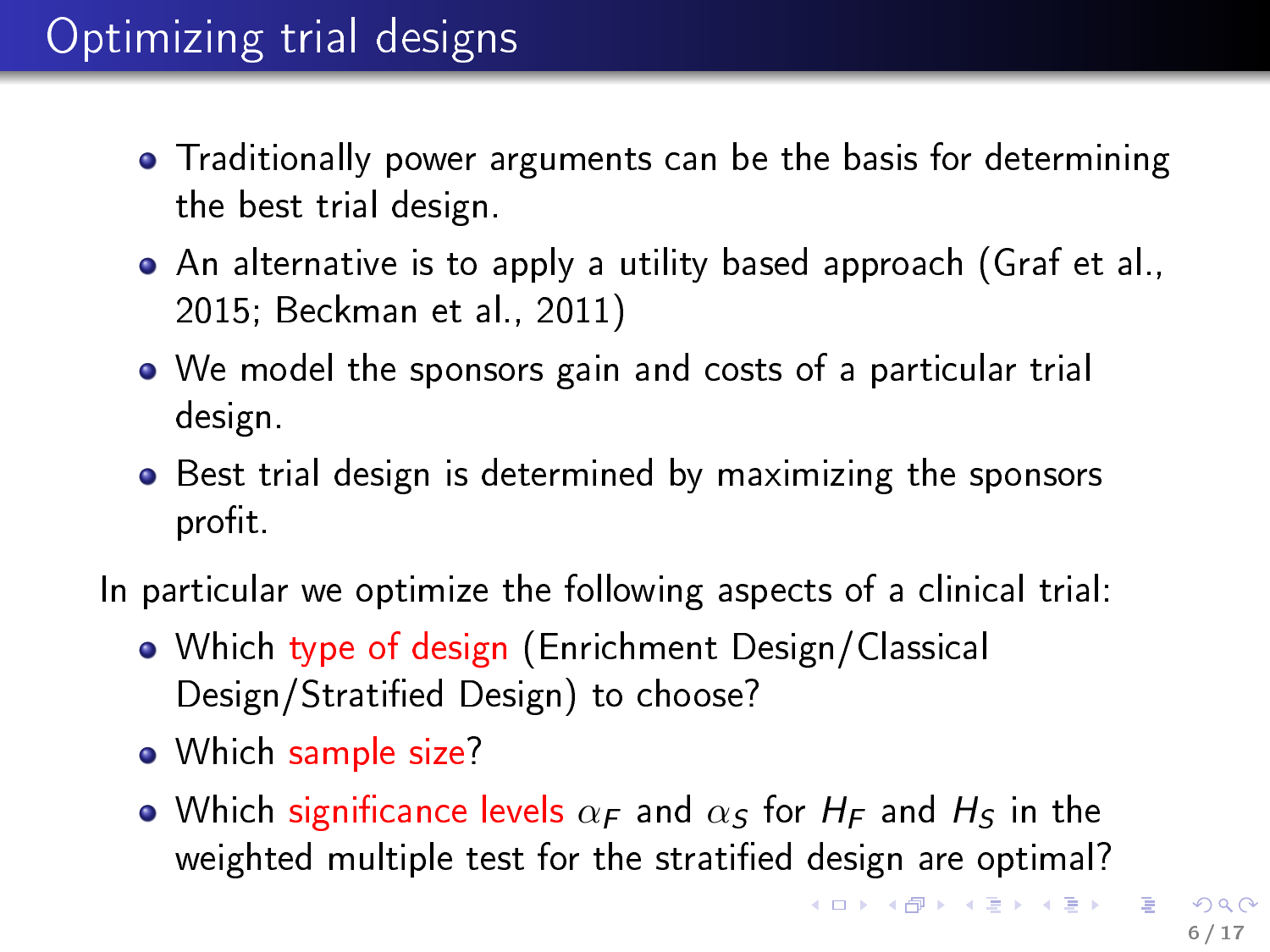$\bullet$  Price approval rule for the subgroup S. Measure of the revenue if the  $_1$  drug is licensed for the subgroup.

$$
U = \lambda \cdot \varphi_{S,d} + (1-\lambda) \cdot \varphi_{S',d} - (c_{1,d} + c_{2,d}n)
$$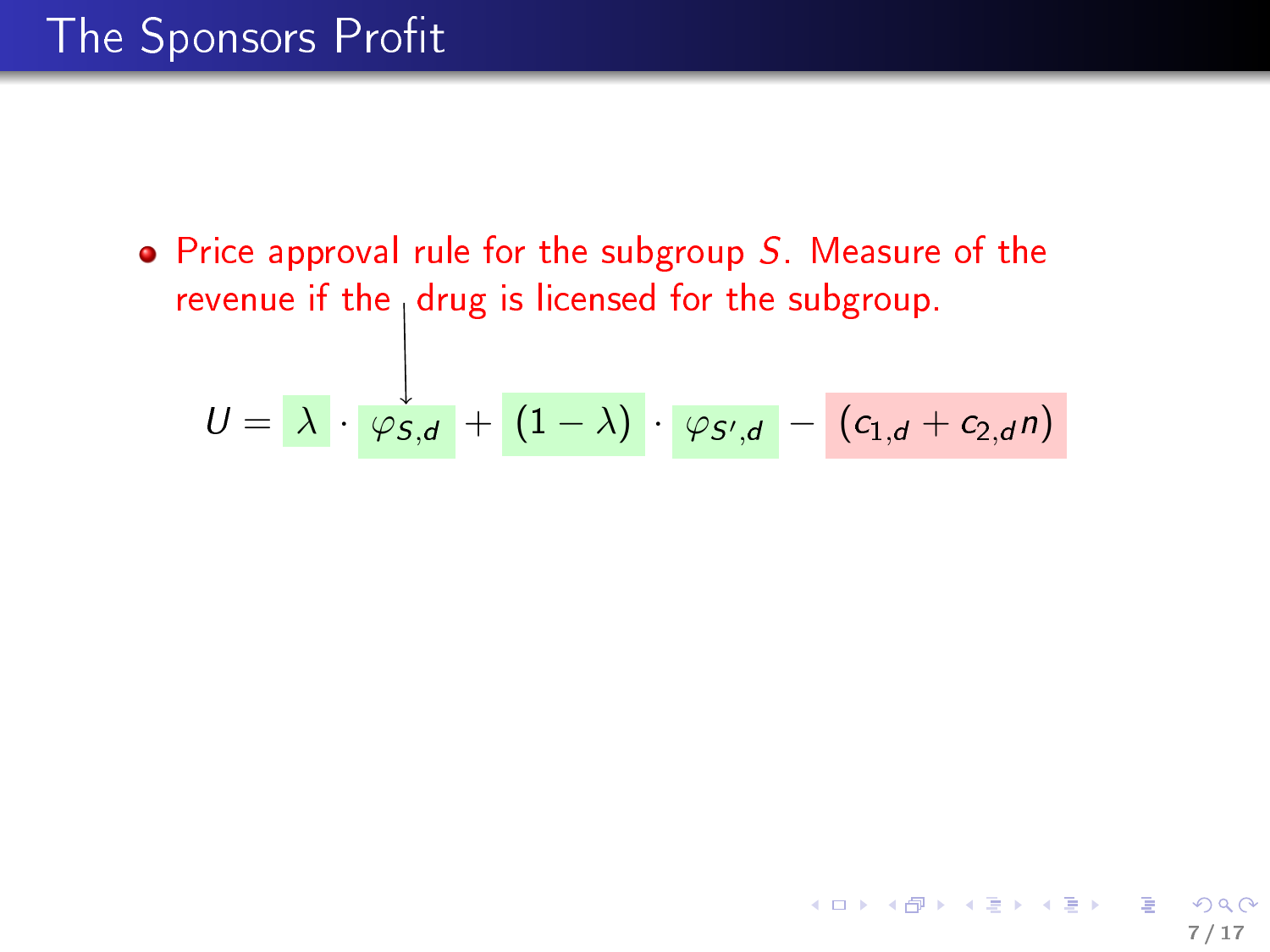• Price approval rule for the subgroup  $S$ . Measure of the revenue if the  $_1$  drug is licensed for the subgroup.

$$
U = \lambda \frac{\psi_{S,d}}{\sqrt{2\pi}} + (1-\lambda) \cdot \varphi_{S',d} - (c_{1,d} + c_{2,d}n)
$$
  
Prevalence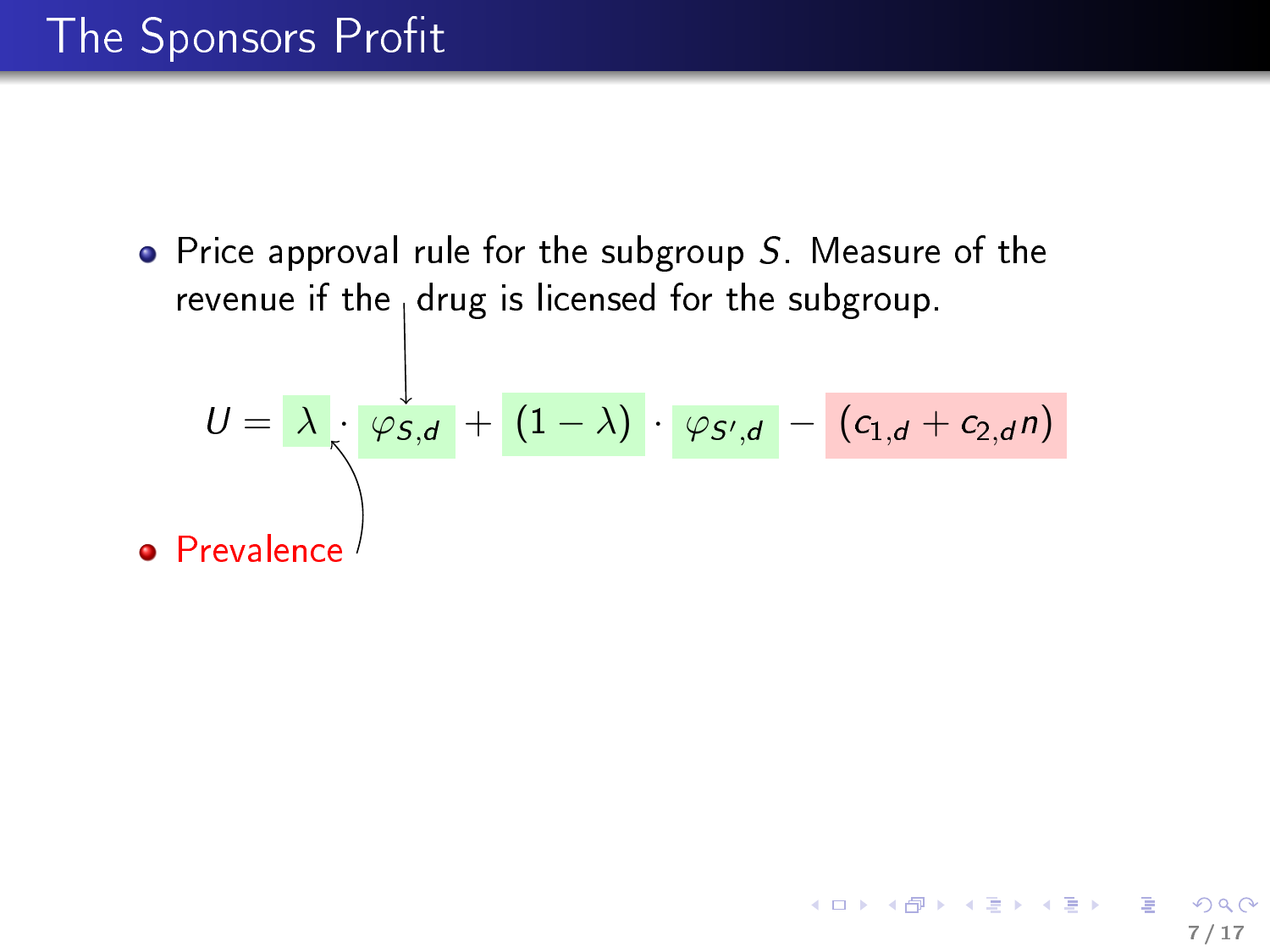$\bullet$ ۰

• Price approval rule for the subgroup  $S$ . Measure of the revenue if the  $_1$  drug is licensed for the subgroup.

$$
U = \lambda \cdot \frac{\varphi_{S,d}}{\varphi_{S,d}} + (1-\lambda) \cdot \frac{\varphi_{S',d}}{\varphi_{S',d}} - (c_{1,d} + c_{2,d}n)
$$
  
Prevalence  
Price approval rule for S'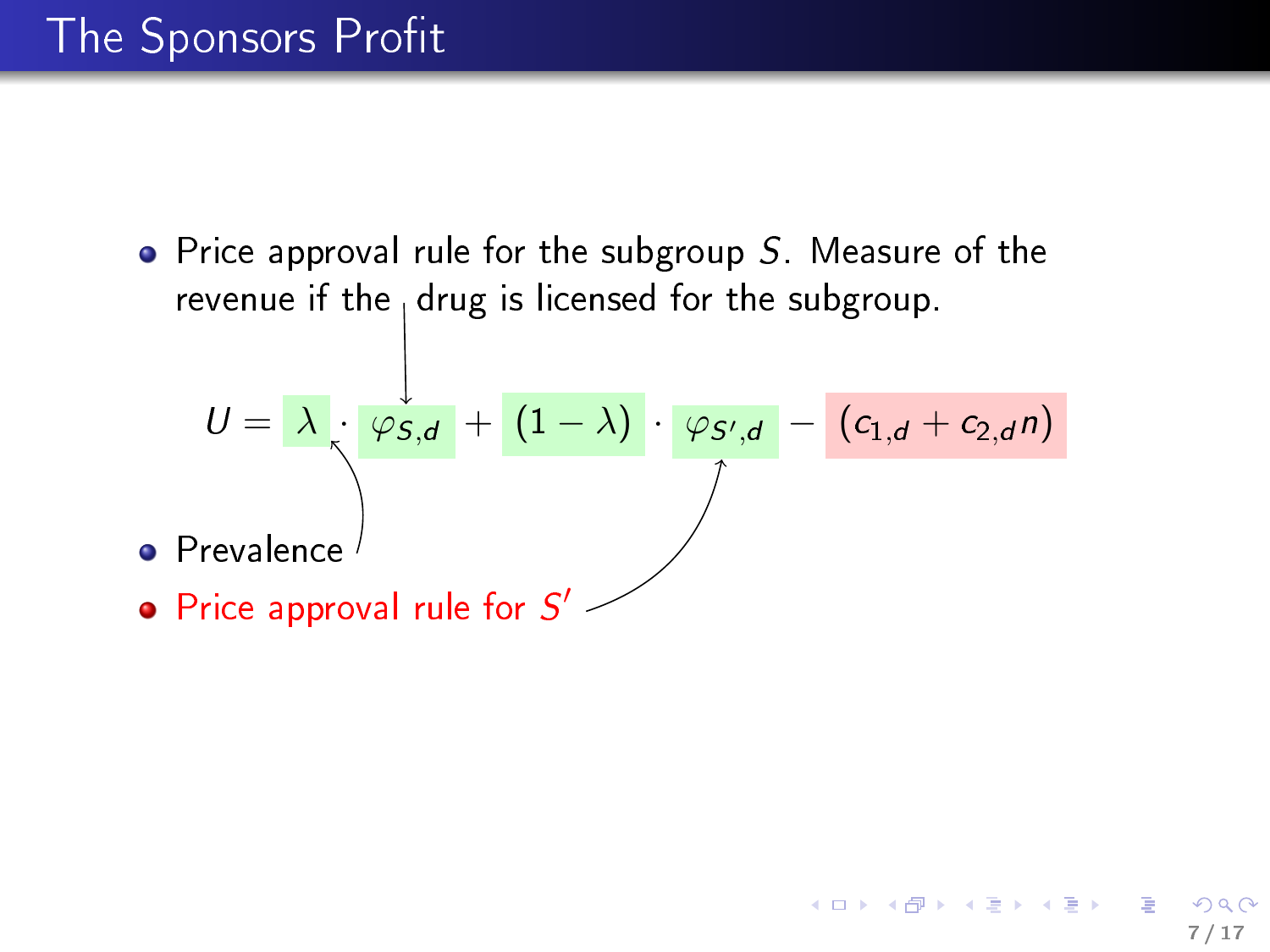• Price approval rule for the subgroup  $S$ . Measure of the revenue if the  $_1$  drug is licensed for the subgroup.

$$
U = \lambda \cdot \frac{\varphi_{S,d}}{\varphi_{S,d}} + (1-\lambda) \cdot \frac{\varphi_{S',d}}{\varphi_{S',d}} - (c_{1,d} + c_{2,d}n)
$$
\n• Prevalence\n\n• Price approval rule for S'\n\n• Costs

7 / 17

 $QQ$ 

K ロ K K 個 K K 경 K K 경 K 시 경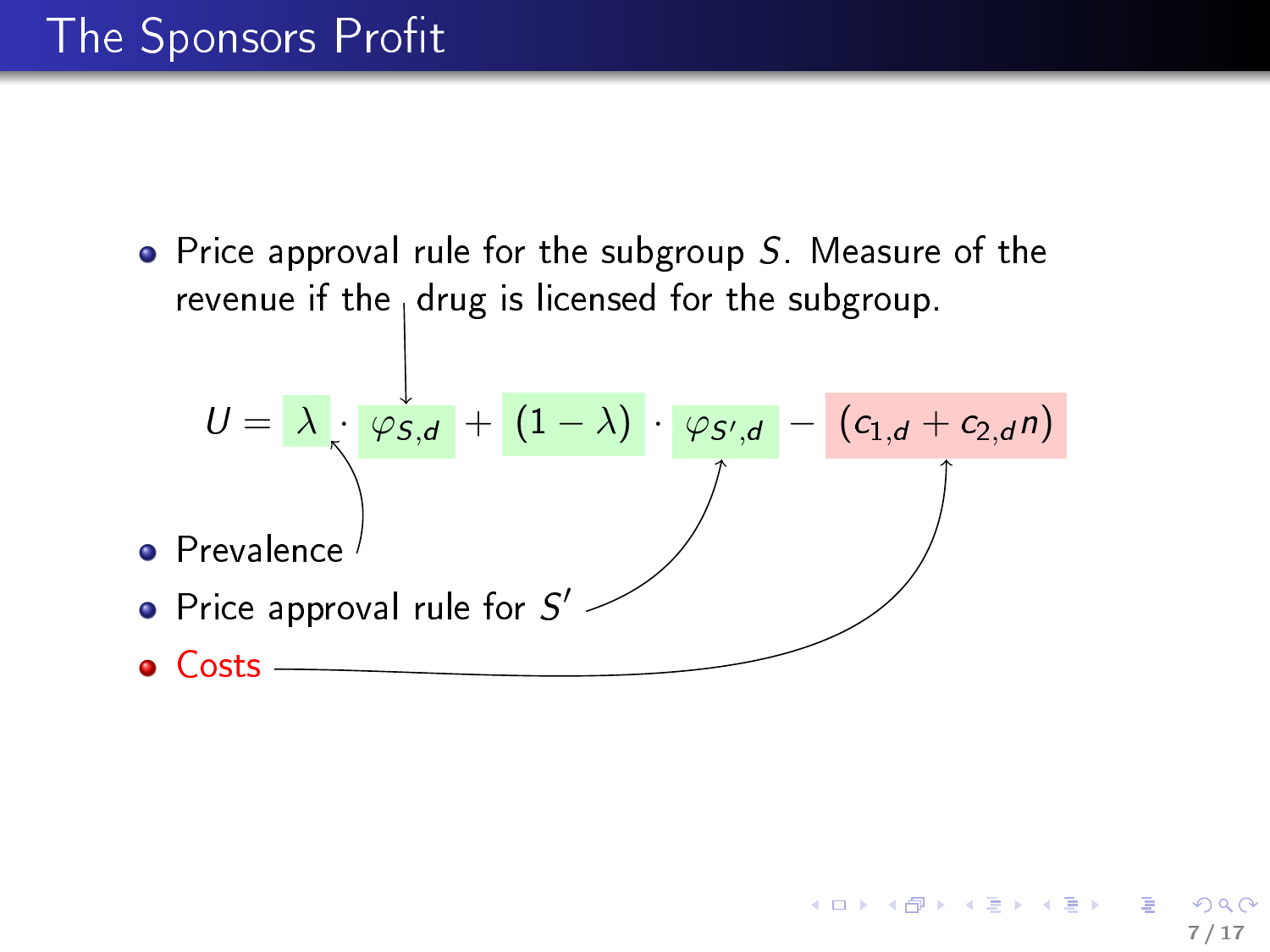$\bullet$  Price approval rule for the subgroup S. Measure of the revenue if the  $_1$  drug is licensed for the subgroup.

$$
U = \lambda \cdot \frac{\varphi_{S,d}}{\varphi_{S,d}} + (1-\lambda) \cdot \frac{\varphi_{S',d}}{\varphi_{S',d}} - (c_{1,d} + c_{2,d}n)
$$
\n• Prevalence\n\n• Price approval rule for S'

Costs split up into setup costs  $c_{1,d}$  and costs per patient  $c_{2,d}$ .

 $\mathcal{A}(\Box\rightarrow\Diamond\bullet\Box\rightarrow\Diamond\Box\rightarrow\Diamond\bullet\Box\rightarrow\Box\Box\Box\Box$ 7 / 17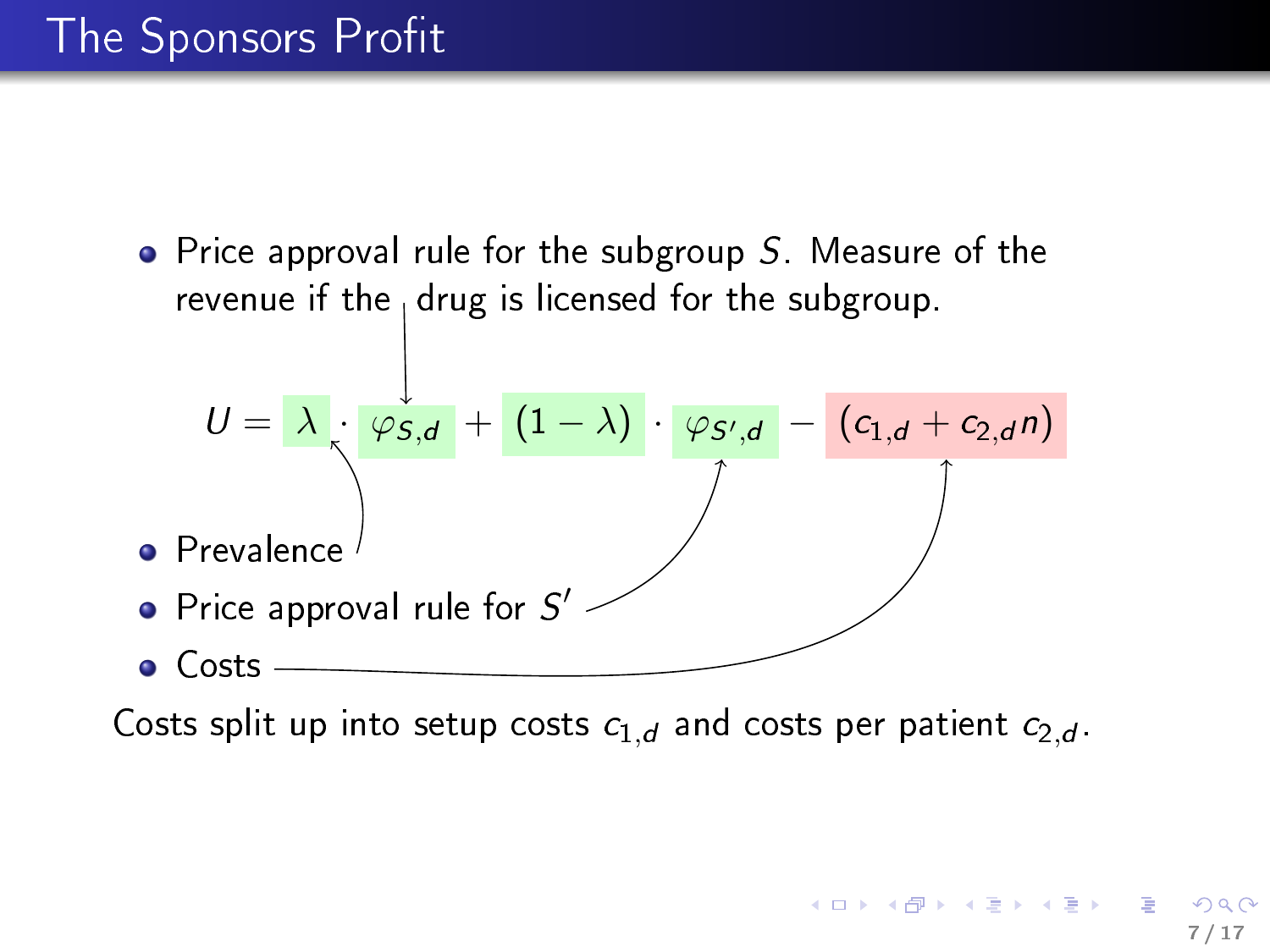We assume that the price approval rules  $\varphi_5, \varphi_{5'}$  depend on the data via

- the observed effect sizes.
- a significant result in the respective statistical test.

If the drug is licensed in the full population, then  $\varphi_S = \varphi_{S'}$ .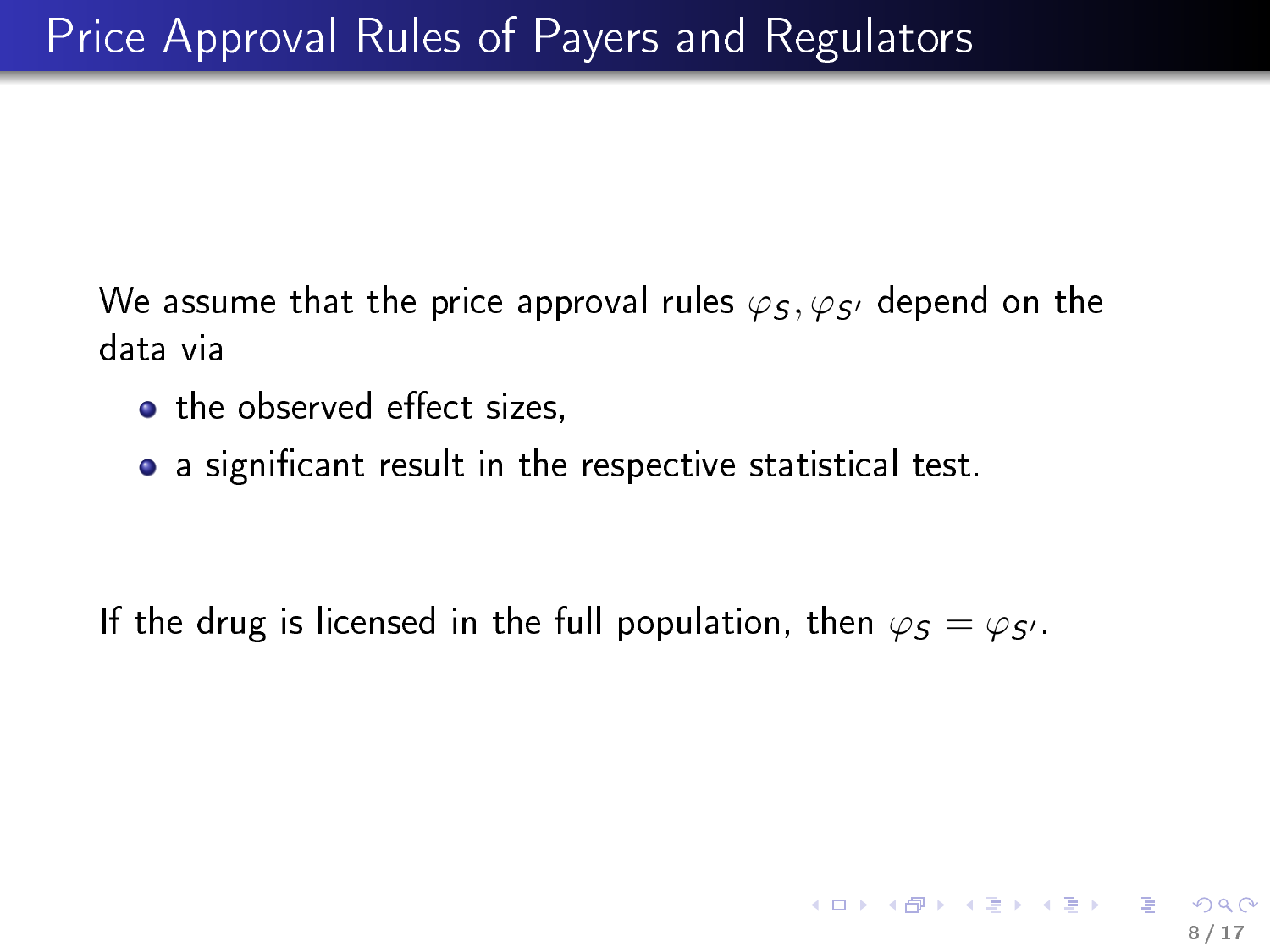Enrichment Design:

$$
\varphi_S = \psi_S \cdot g \cdot \left( \hat{\delta}_S - \mu \right)^+
$$
\n• Test decision

9 / 17

 $2990$ 

K ロ K K 個 K K 할 K K 할 K … 할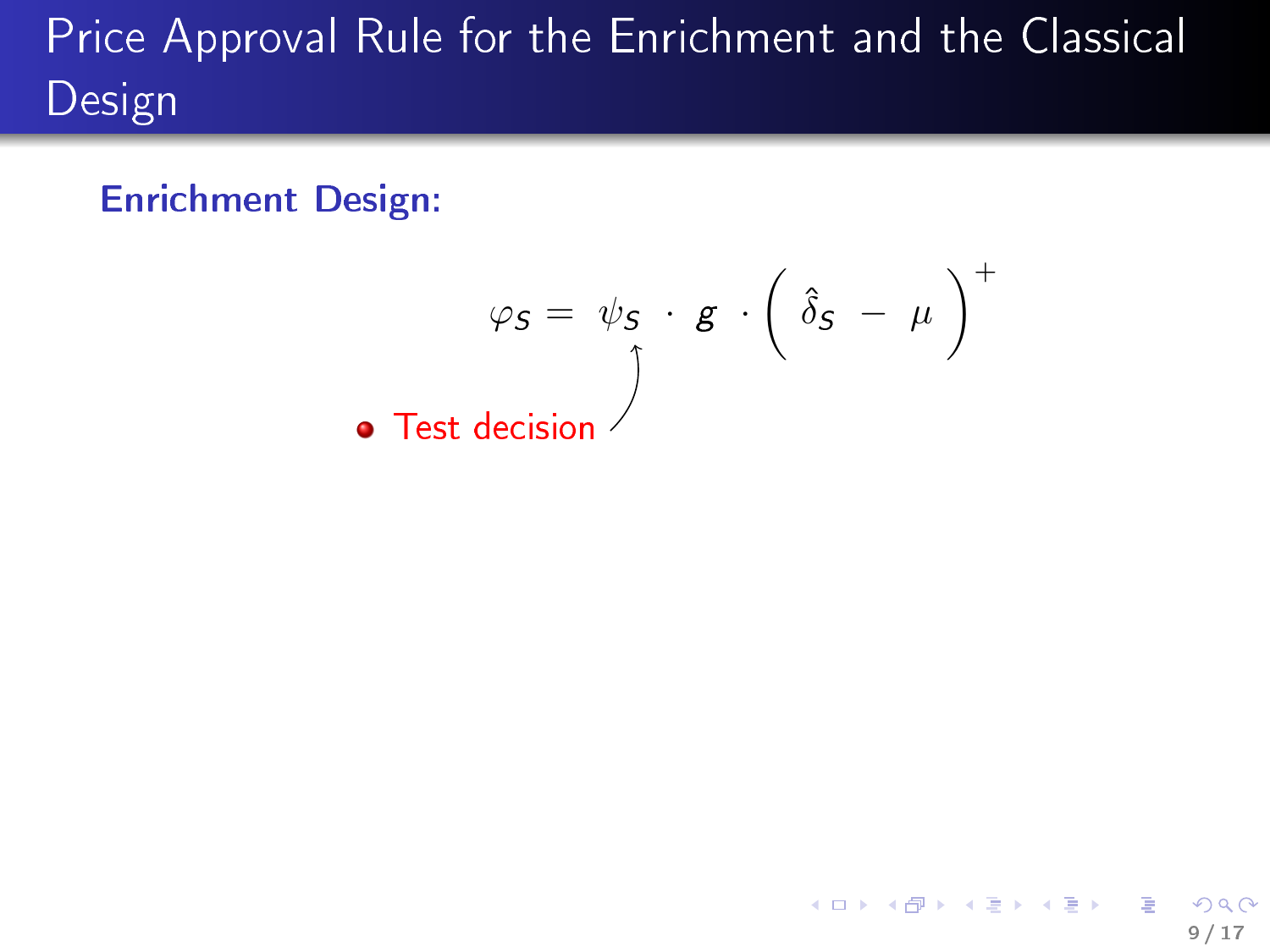#### Enrichment Design:

$$
\varphi_S = \psi_S \cdot g \cdot \left(\hat{\delta}_S - \mu\right)^+
$$
\n• Test decision\n• Revenue parameter

9 / 17

イロト イ御 トイミト イミト ニミー りんぴ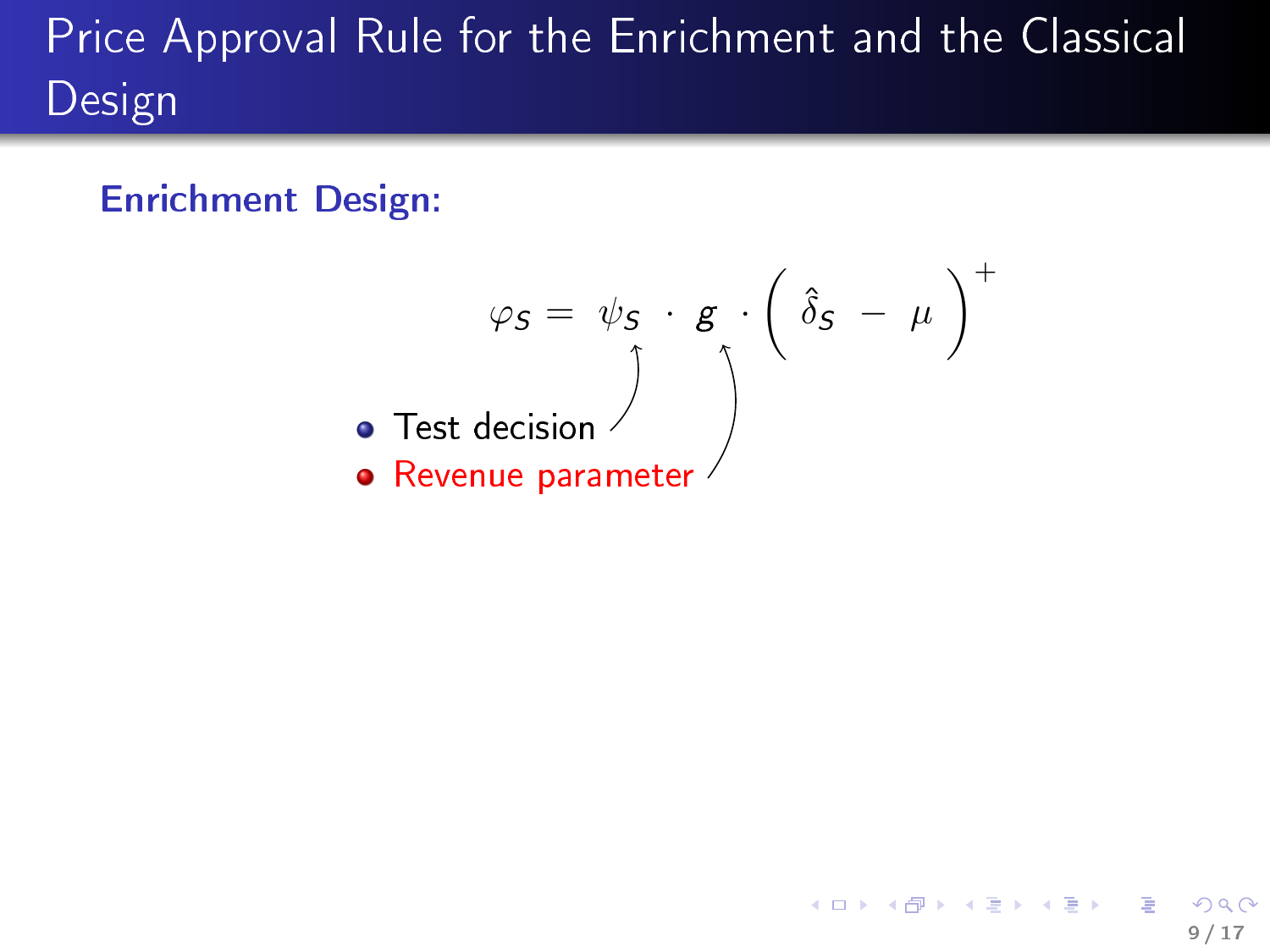#### Enrichment Design:



9 / 17

K ロンバイ (足) 시 (足) 시 (足) 시 (足)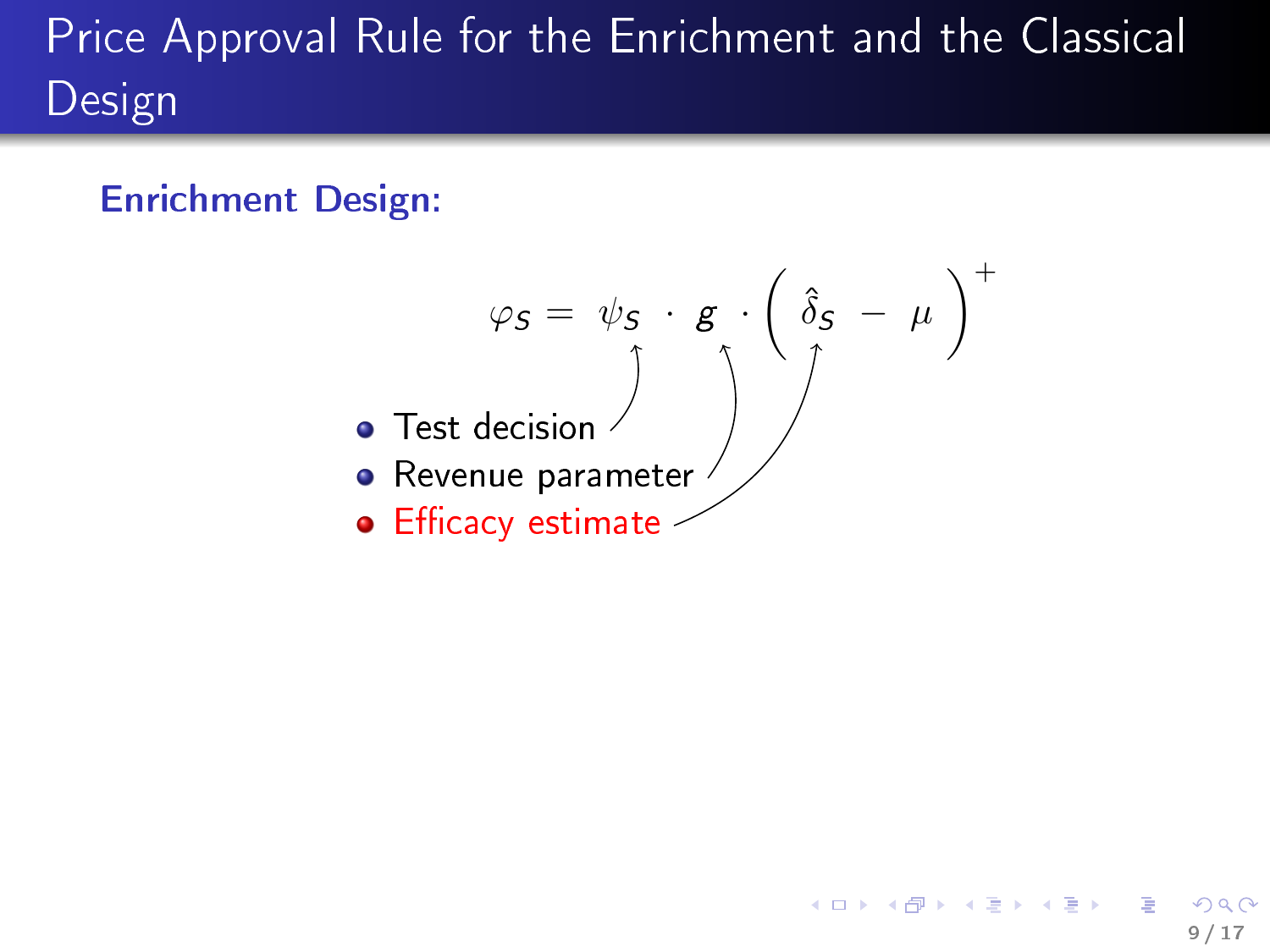#### Enrichment Design:



9 / 17

지口 이 지원이 지금이 지금이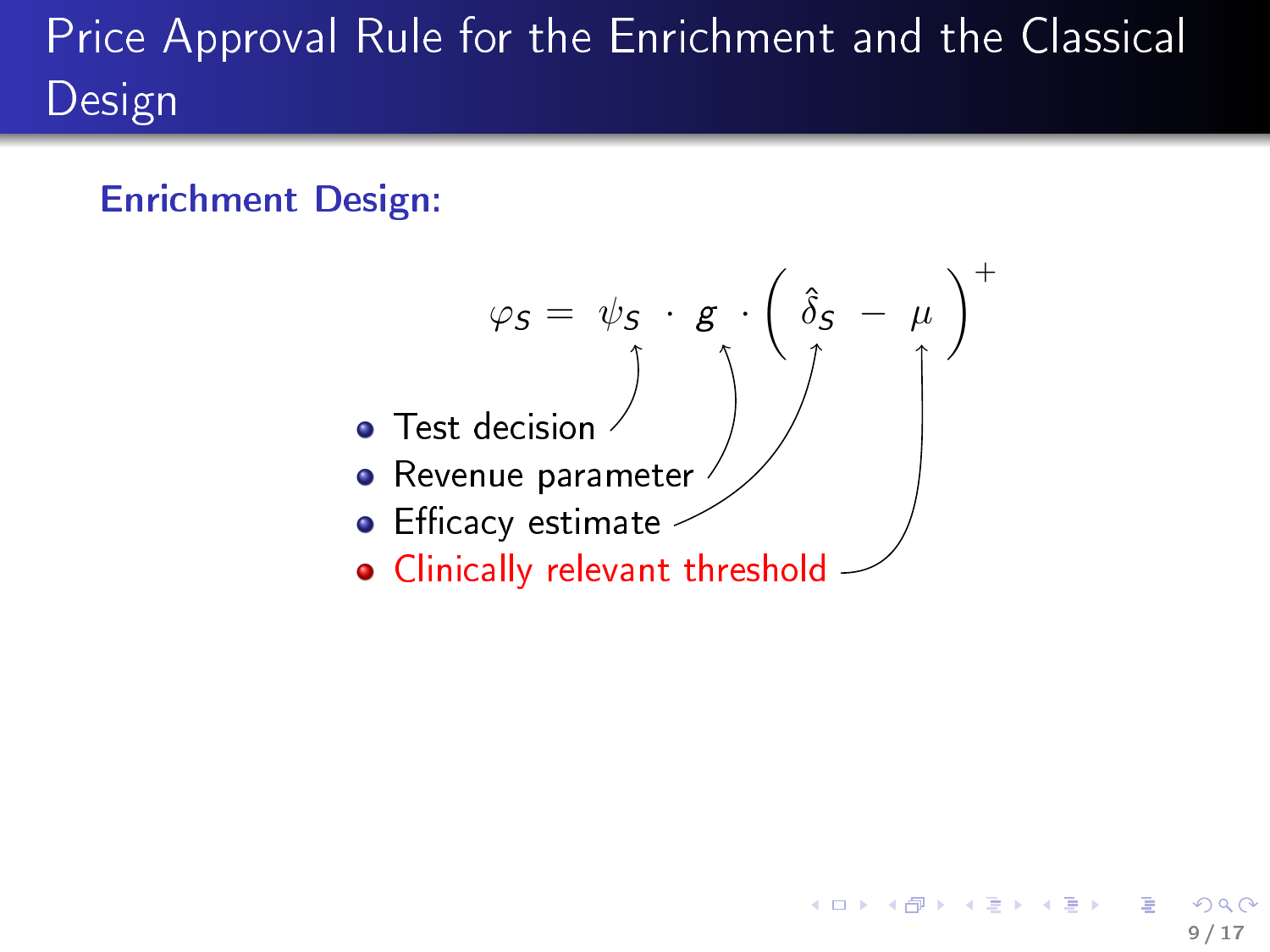#### Enrichment Design:



9 / 17

キロメ メ御き メミメ メミメ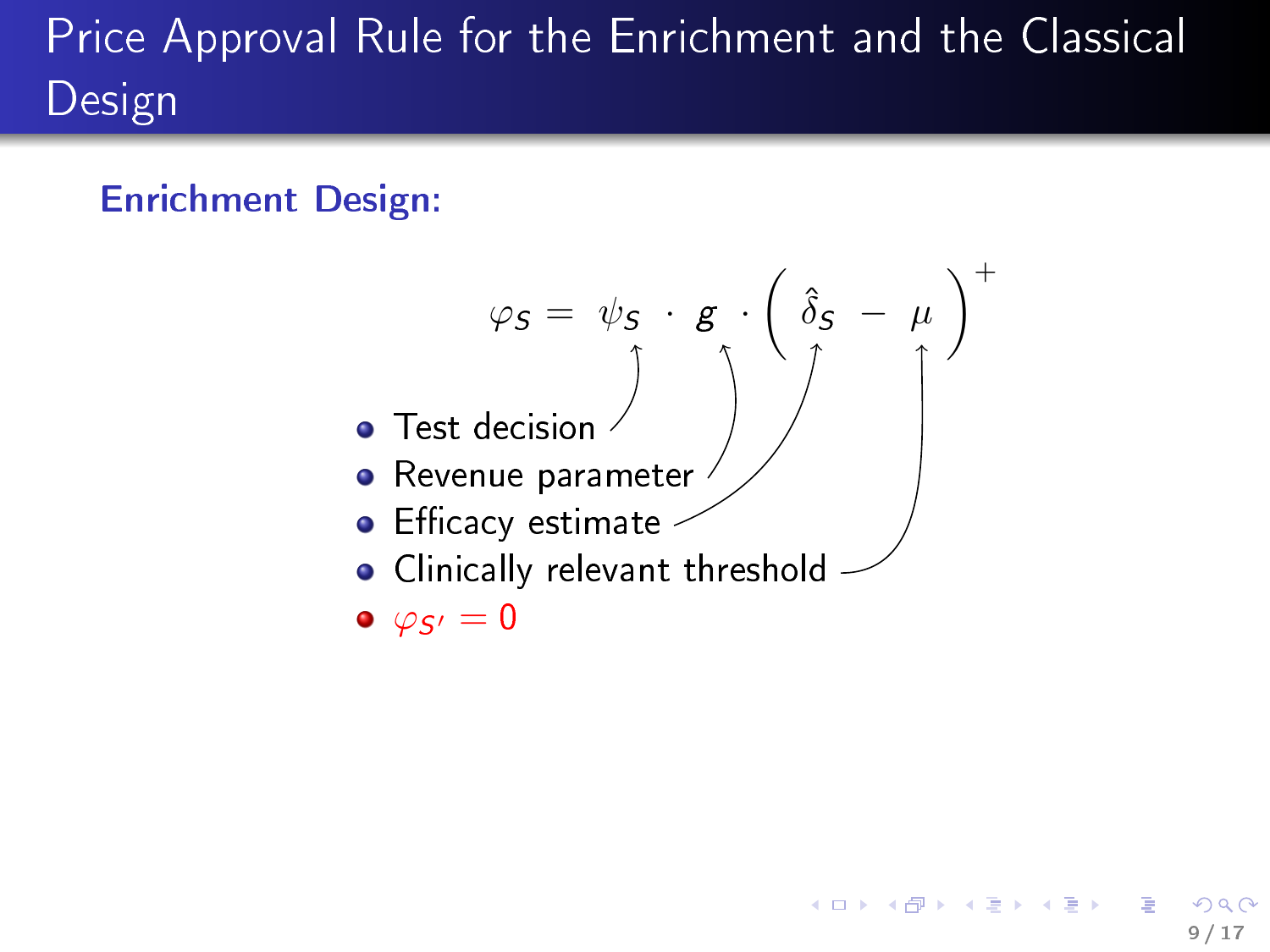#### Enrichment Design:



#### Classical Design:

- $\varphi s = \varphi s = \psi_F \cdot g \cdot (\hat{\delta}_F \mu)^+$ .
- $\bullet \psi_F$  denotes the test decision, based on the z-test (in the full population).

9 / 17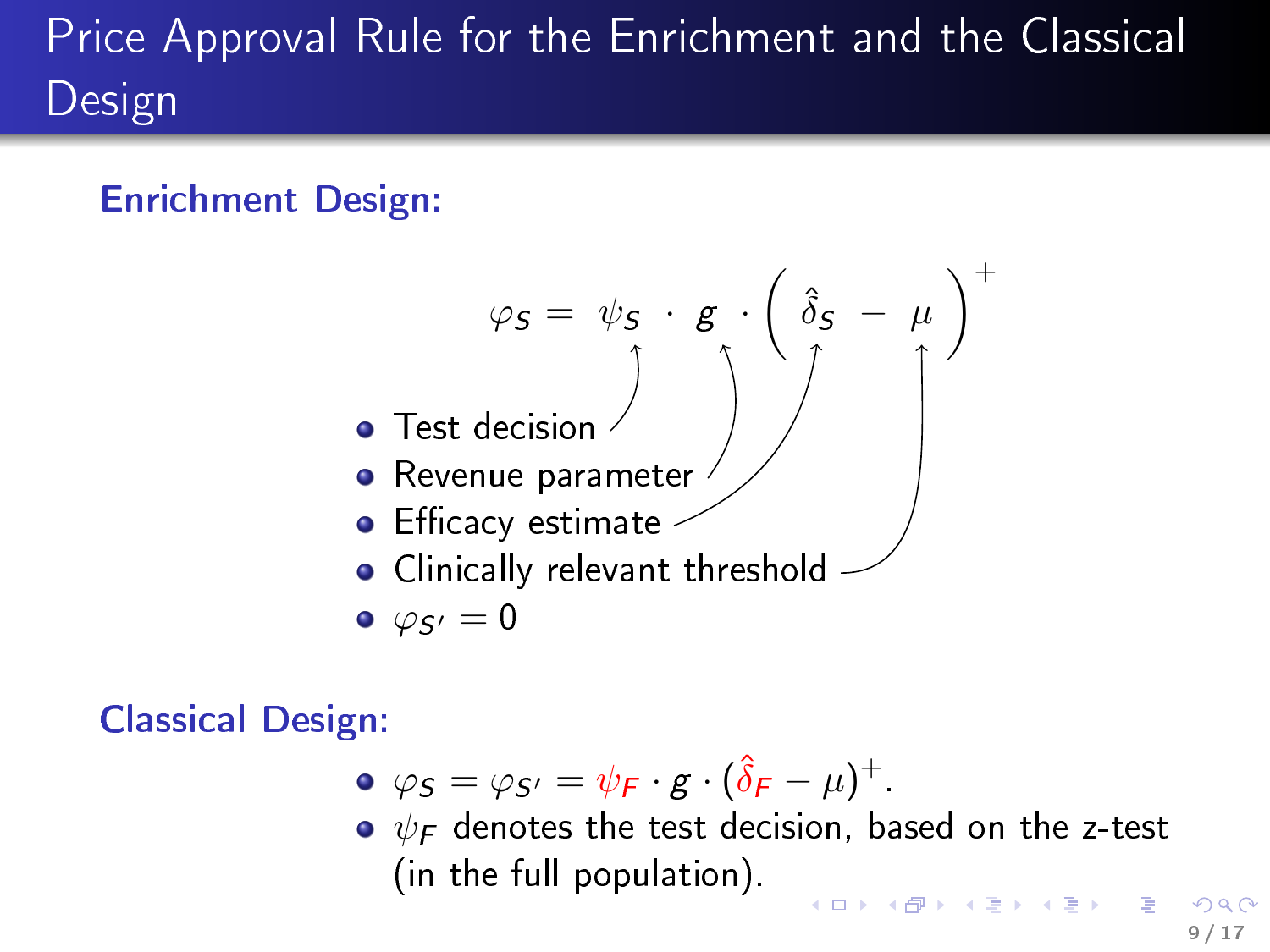• If  $\psi_F = 1$  then

$$
\varphi_S = \varphi_{S'} = 1_{\{\hat{\delta}_S, \hat{\delta}_S \geq \mu\}} \cdot \psi_F \cdot g \cdot (\hat{\delta}_F - \mu)^+.
$$

**•** If the drug is not licensed in the full population but  $\psi_{\mathcal{S}} = 1$ then

$$
\varphi_S = \psi_S \cdot g \cdot (\hat{\delta}_S - \mu)^+.
$$
  

$$
\varphi_{S'} = 0
$$

10 / 17

K ロ X x (@ X X 营 X X 营 X ) 를 → ⊙ Q (^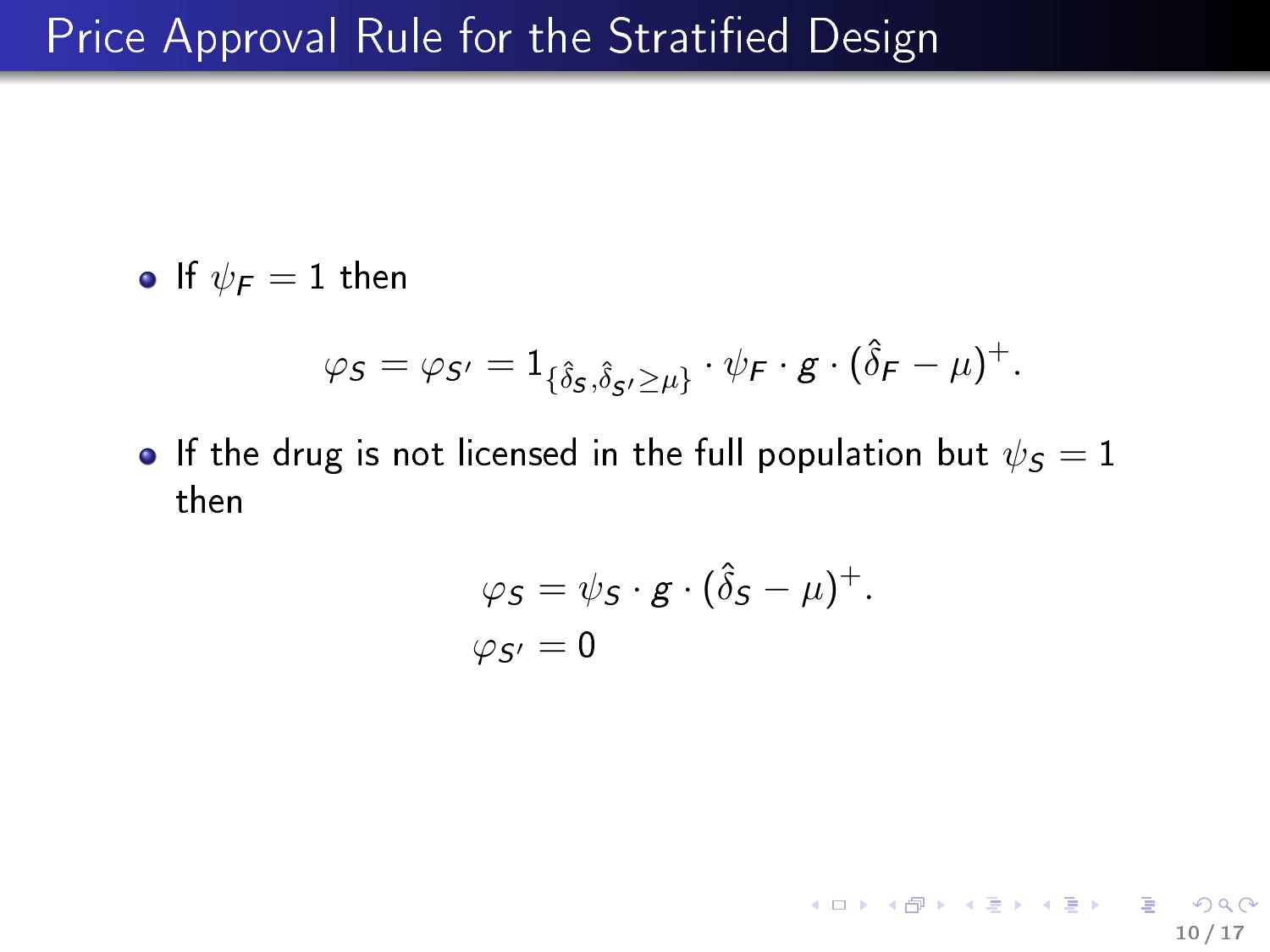| Parameters               | Classical      | Enrichment                    | Stratified       |
|--------------------------|----------------|-------------------------------|------------------|
| Revenue parameter $g$    | 1 Billion\$    | 1 Billion\$                   | 1 Billion\$      |
| Efficacy threshold $\mu$ | 0 <sub>1</sub> | 0 <sub>1</sub>                | 0.1              |
| Fixed costs              | 1Mio\$         | 16Mio\$                       | 16Mio\$          |
| Costs per Patient        | 100K\$         | $100K + \frac{10}{\lambda}K\$ | $100K\$ + $10K\$ |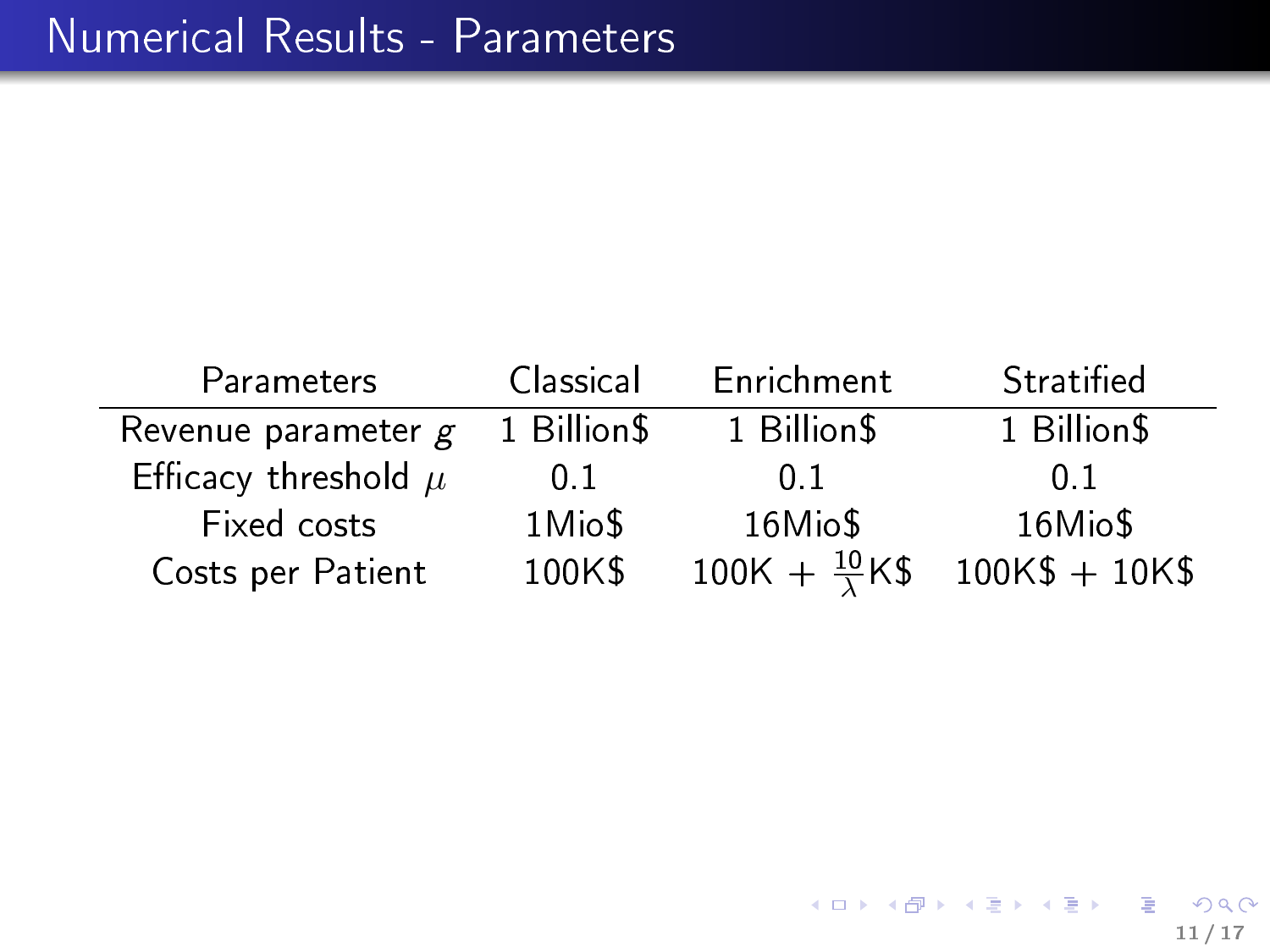Optimal design is determined by maximizing the expected utility. Single point prior on  $\delta_S = 0.3$  (with weight 1). Two scenarios for  $\delta s$ .

- Single point prior on  $\delta_{S'}=0$ .
- Discrete prior on  $\delta_{S'}$  on a grid in  $[0, \delta_S]$ .

Optimization of sample size and local significance levels over a grid (minimum sample size  $n = 50$  per group).

- Sample size  $n \in \{50, 55, ..., 400\}$
- $\alpha_F \in \{0, 0.001, \ldots, 0.025\}$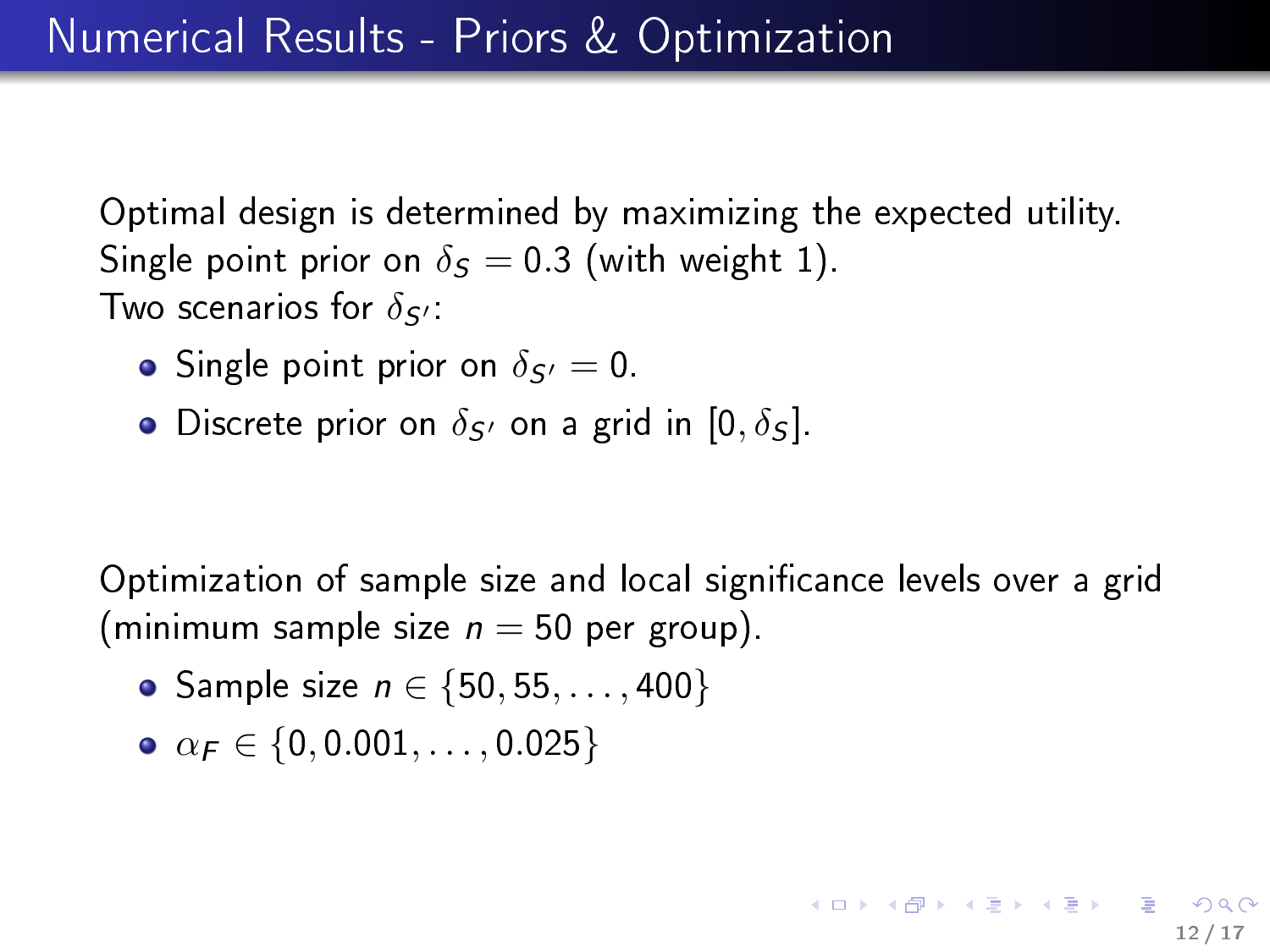## Point prior on  $\delta_{S'}=0$ : Optimal sample size and corresponding utility



- **•** For low prevalences all designs have negative or very low utilities.
- For intermediate prevalences enrichment dominates
- For larger prevalences the stratification design dominates.
- **•** For very large prevalences the classical design dominates.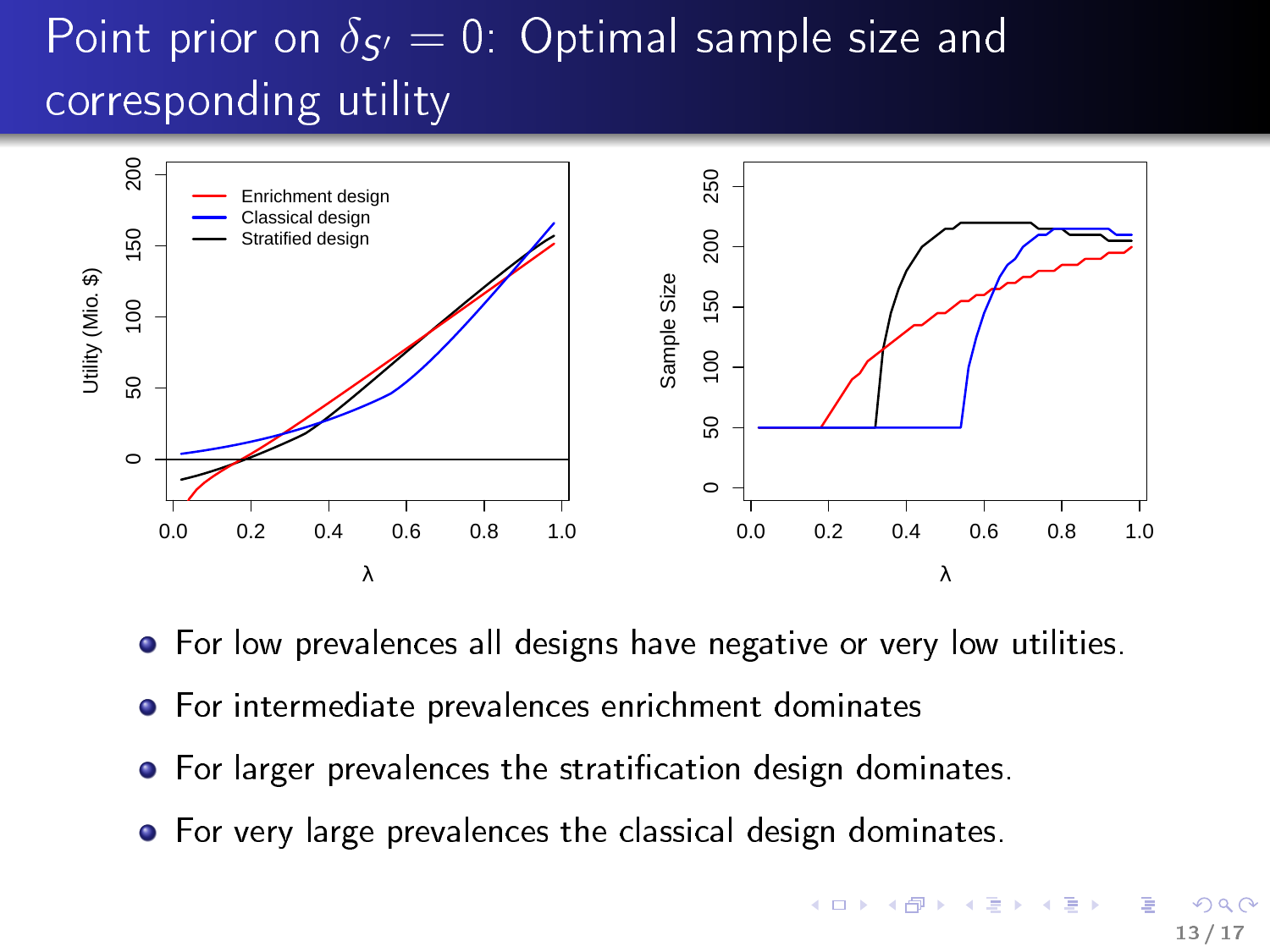## Point prior on  $\delta_{\mathcal{S}'}=0$ : Optimal Significance Levels for the Stratified Design



- $\bullet$  Low prevalences: optimal test puts most of the weight on  $H_F$ .
- **•** Intermediate prevalences: weight is more evenly distributed on  $H_F$  and  $H_S$ .
- Large prevalences: test statistics highly correlated. Both hypotheses can be tested at nearly unadjusted levels.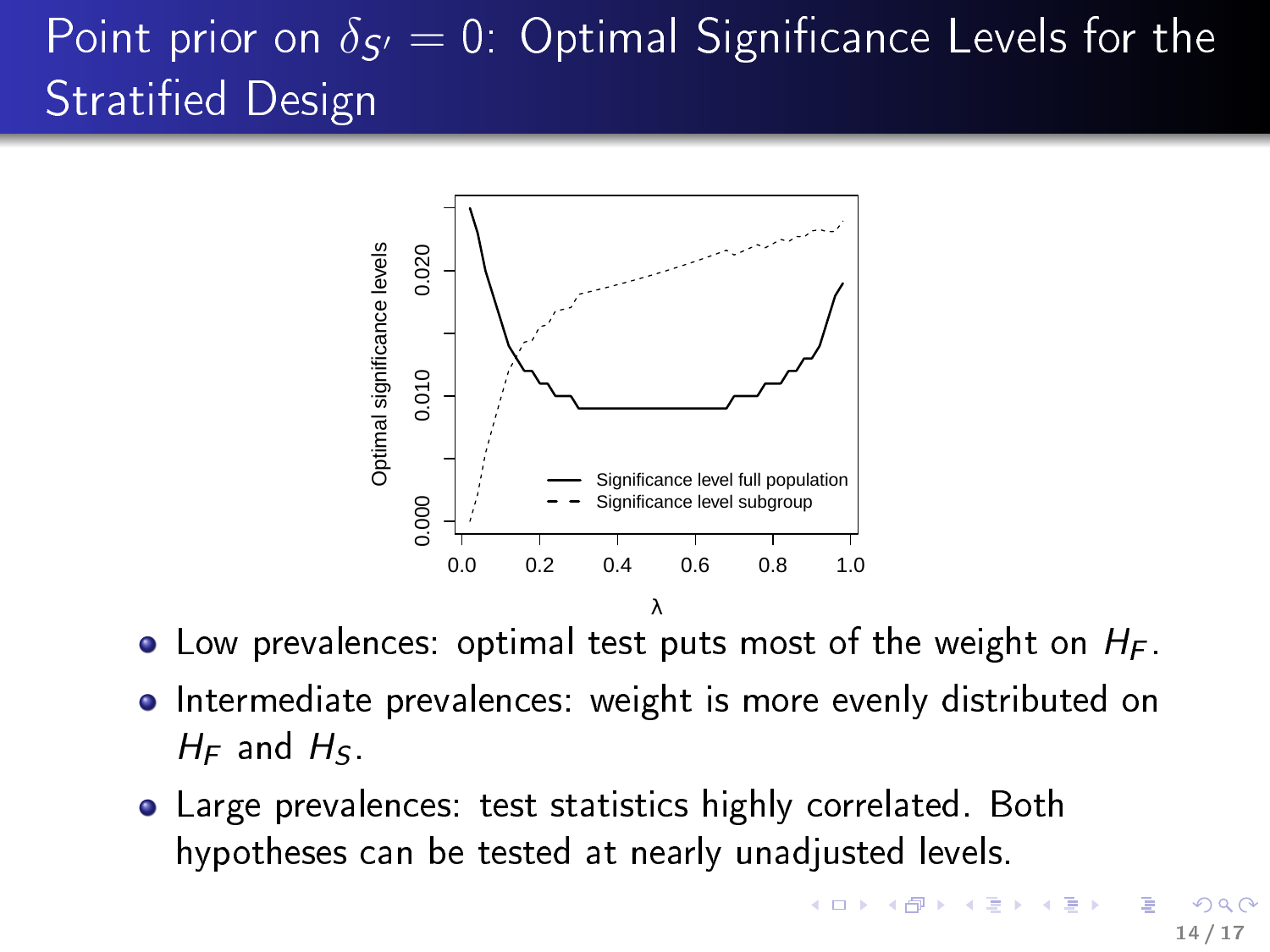## A sceptic prior for  $\delta_{\mathcal{S}'}$

- Point prior with weight 1 on  $\delta_S = 0.3$ .
- Sceptic prior on  $\delta_{S}$  corresponding to the belief that the efficacy in  $S'$  is some fraction of that in  $S$ .
- Larger probabilities attached to smaller effects.



 $\delta$ s'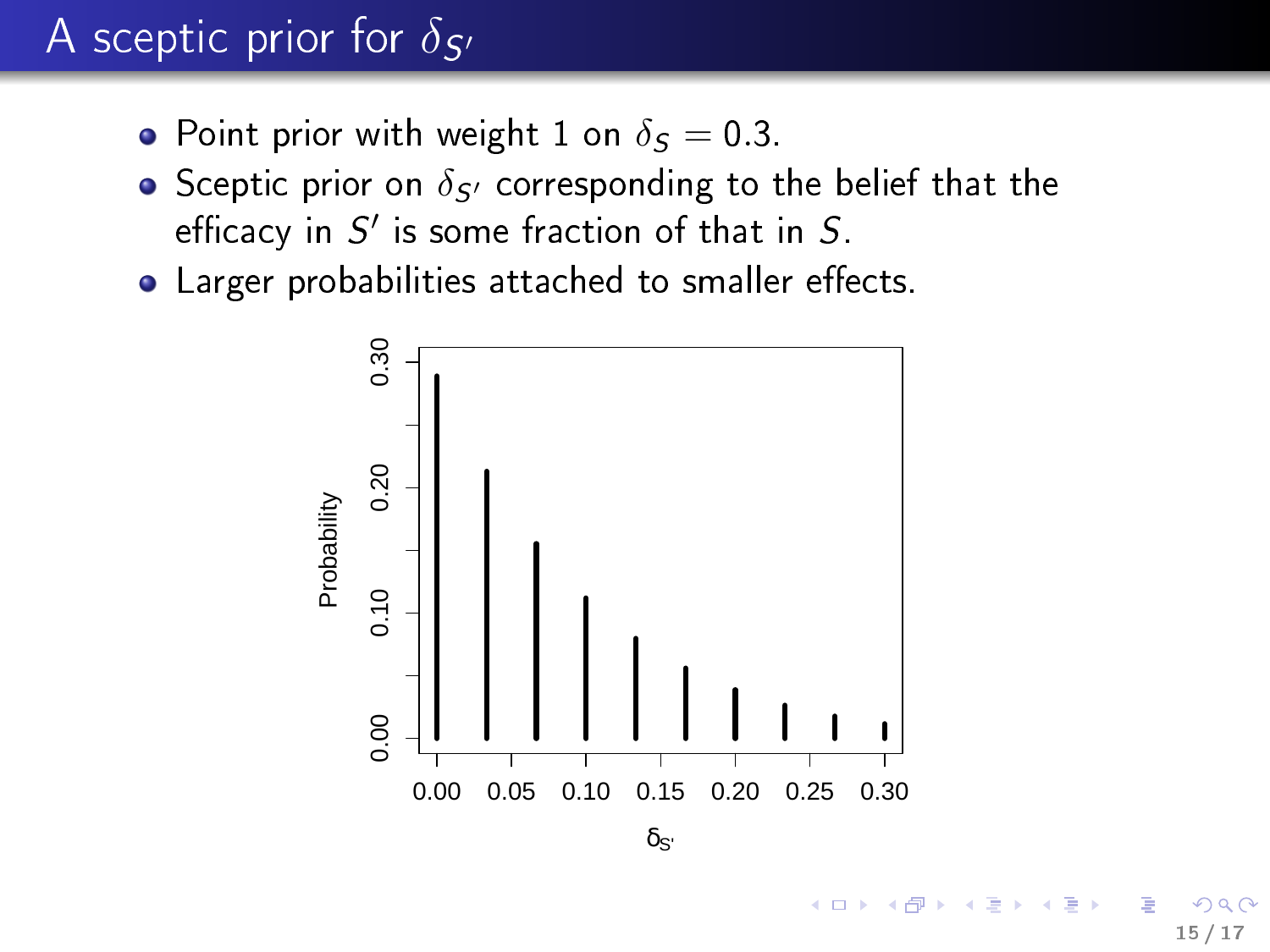# Sceptic prior for  $\delta_{\mathcal{S}'}$ : Optimal sample size and corresponding utility



- For low prevalences the qualitative results are as for the case of  $\delta_{S'}=0$ .
- **•** For intermediate prevalences the stratification design is optimal (The possibility that  $\delta s/0$  increases its utility).
- As above, for very larger prevalences the classical design is optimal.  $($  ロ )  $($   $($  $)$   $)$   $($   $)$   $($   $)$   $($   $)$   $($   $)$   $($   $)$   $($   $)$   $($   $)$   $($   $)$   $($   $)$   $($   $)$   $($   $)$   $($   $)$   $($   $)$   $($   $)$   $($   $)$   $($   $)$   $($   $)$   $($   $)$   $($   $)$   $($   $)$   $($   $)$   $($   $)$   $($   $)$   $($   $)$   $($   $)$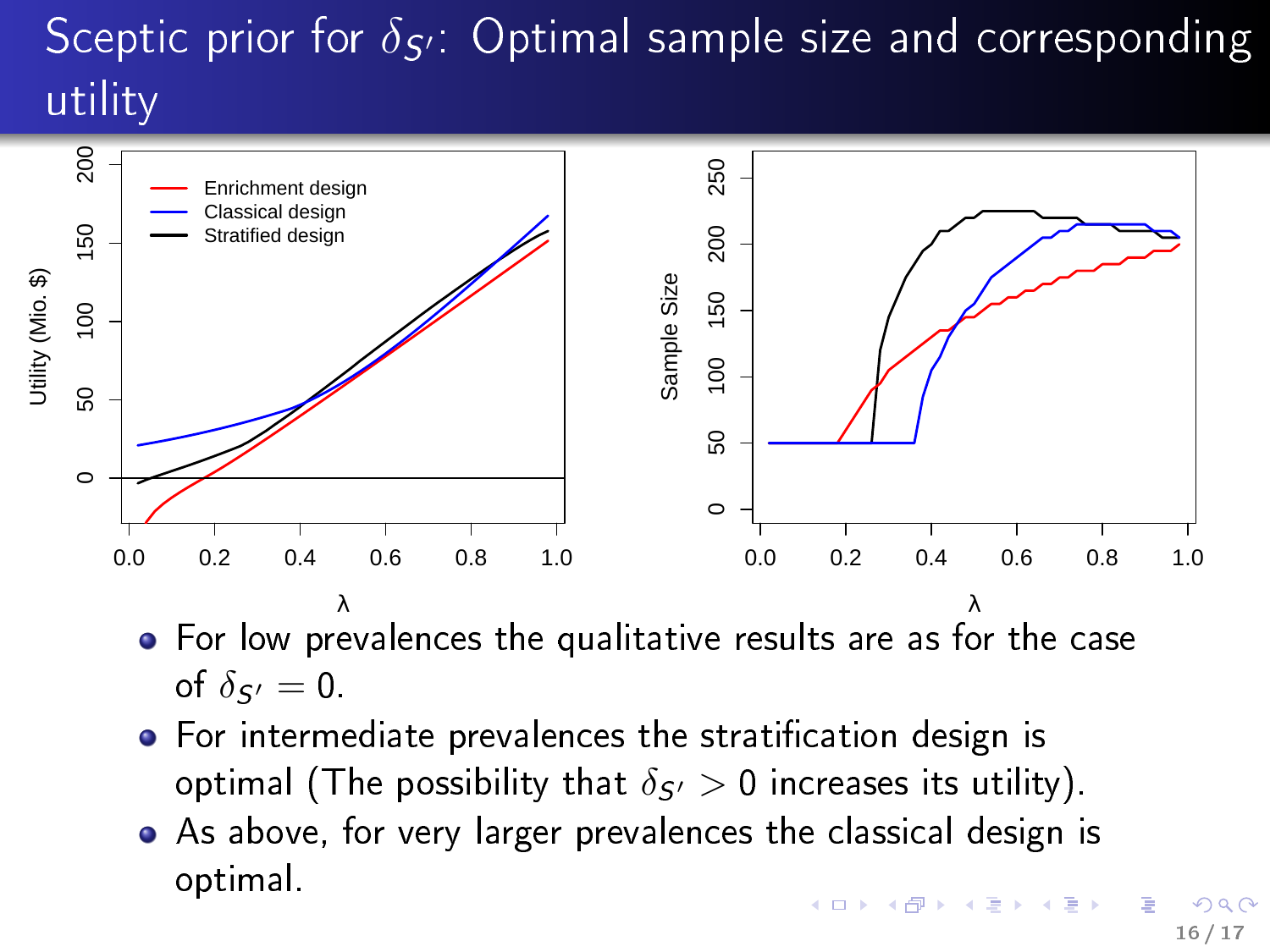- In general, the decision theoretic approach gives guidance regarding the choice of the trial design (including the type of the trial, the choice of the sample size and the weights in the multiple test)
- The analysis of the example shows that the optimal sponsor decision depends strongly on the particulars of the situation. Subgroup prevalence, trial costs and initial beliefs are all important to consider when making the design choice.
- **•** The model can be extended in several directions.
	- Include the public health perspective
	- Allow for partial enrichment.
	- Include adaptive enrichment designs.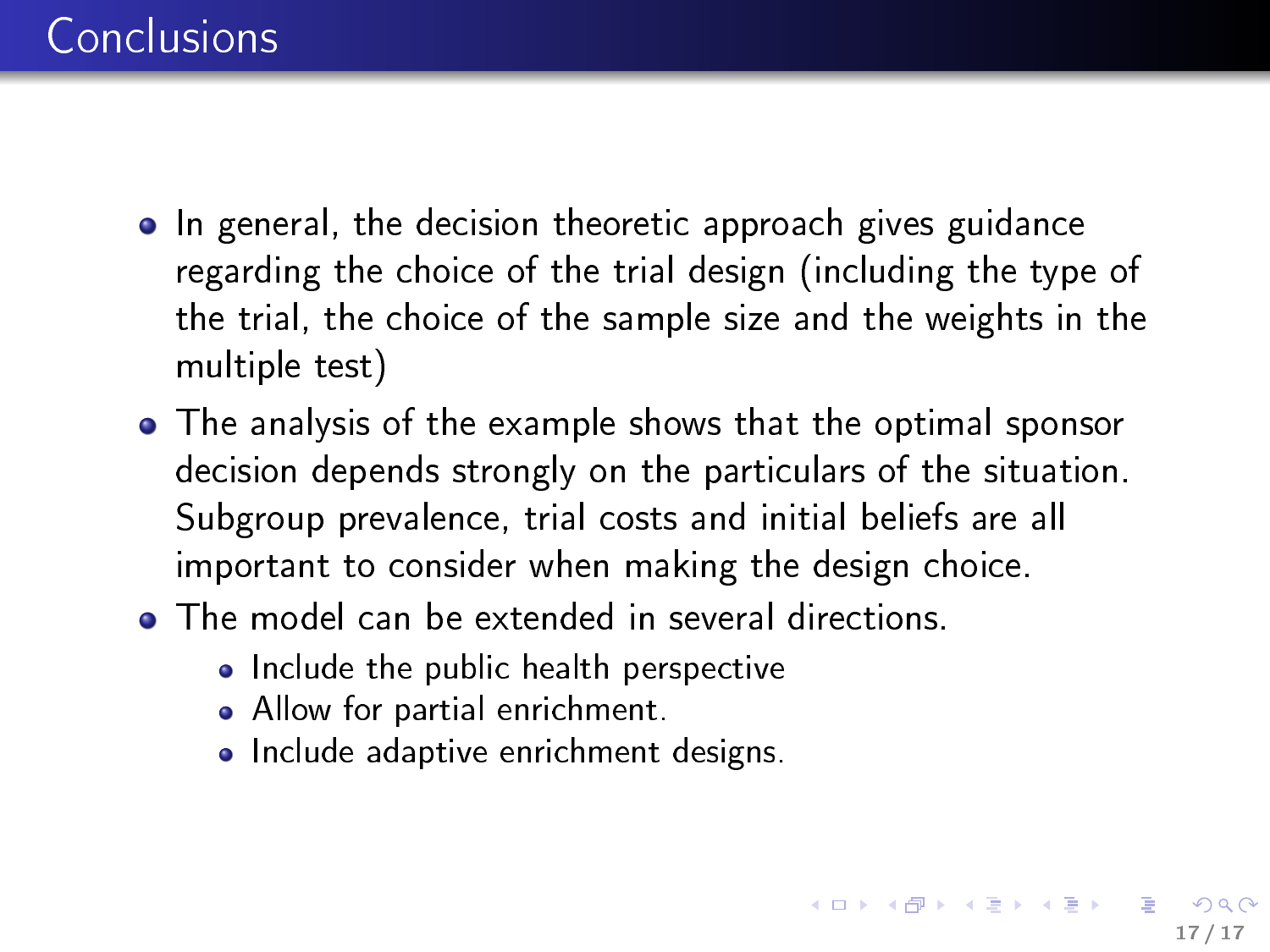- Beckman, R. A., J. Clark, and C. Chen (2011). Integrating predictive biomarkers and classifiers into oncology clinical development programmes. Nature Reviews Drug  $Discovery 10(10)$ , 735-748.
- Graf, A. C., M. Posch, and F. Koenig (2015, January). Adaptive designs for subpopulation analysis optimizing utility functions. Biometrical Journal 57, 76-89.
- Song, Y. and G. Y. H. Chi (2007, August). A method for testing a prespecified subgroup in clinical trials. Statistics in Medicine 26(19), 3535-3549.
- Spiessens, B. and M. Debois (2010, November). Adjusted significance levels for subgroup analyses in clinical trials. Contemporary Clinical Trials  $31(6)$ , 647-656.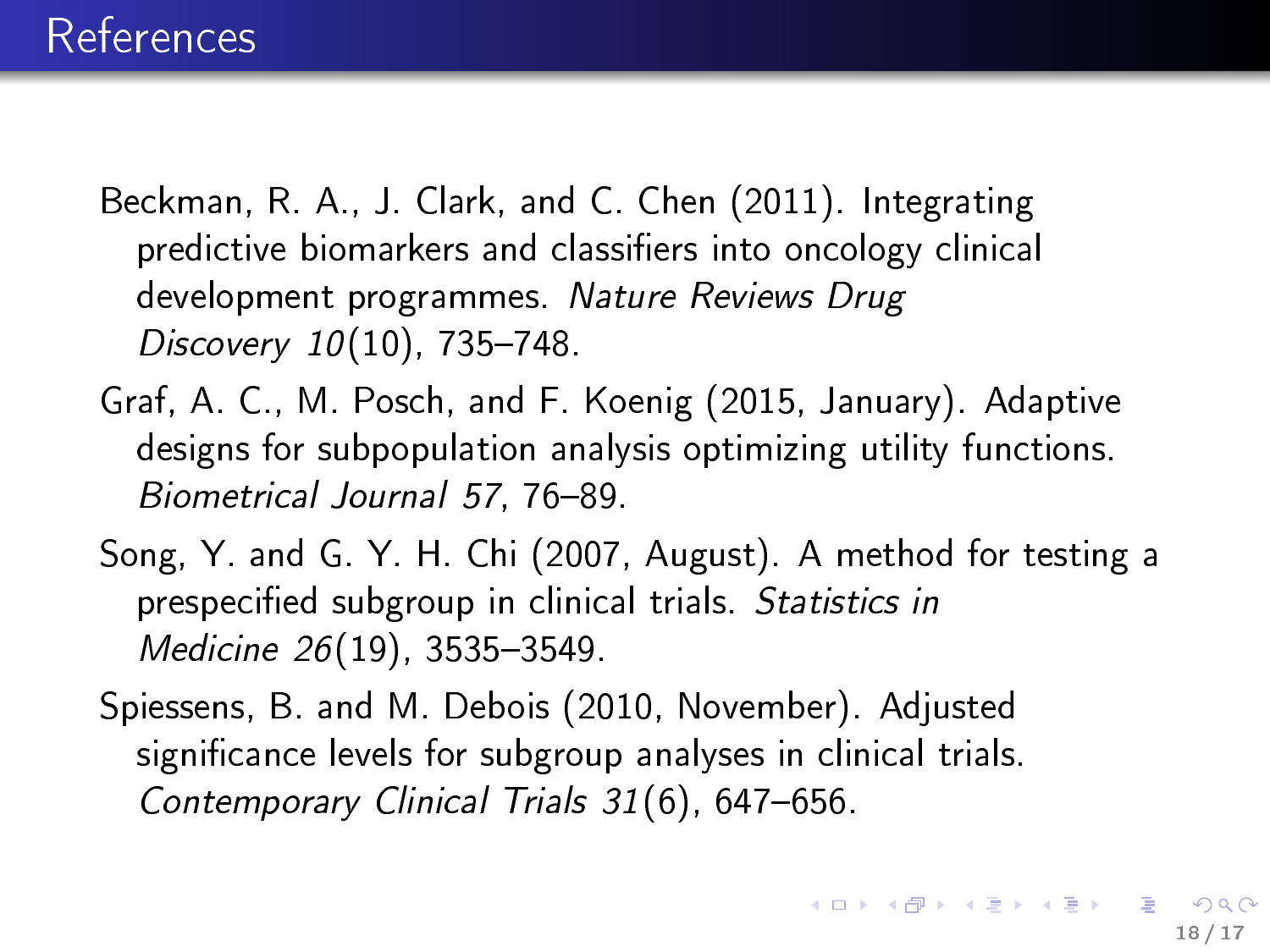## No Biomarker Costs, Point Prior on  $\delta_{\mathcal{S}'}=0$ , Optimal Sample Size and corresponding Utility



 $($  ロ )  $($   $($  $)$   $)$   $($   $)$   $($   $)$   $($   $)$   $($   $)$   $($   $)$   $($   $)$   $($   $)$   $($   $)$   $($   $)$   $($   $)$   $($   $)$   $($   $)$   $($   $)$   $($   $)$   $($   $)$   $($   $)$   $($   $)$   $($   $)$   $($   $)$   $($   $)$   $($   $)$   $($   $)$   $($   $)$   $($   $)$   $($   $)$  $\Omega$ 18 / 17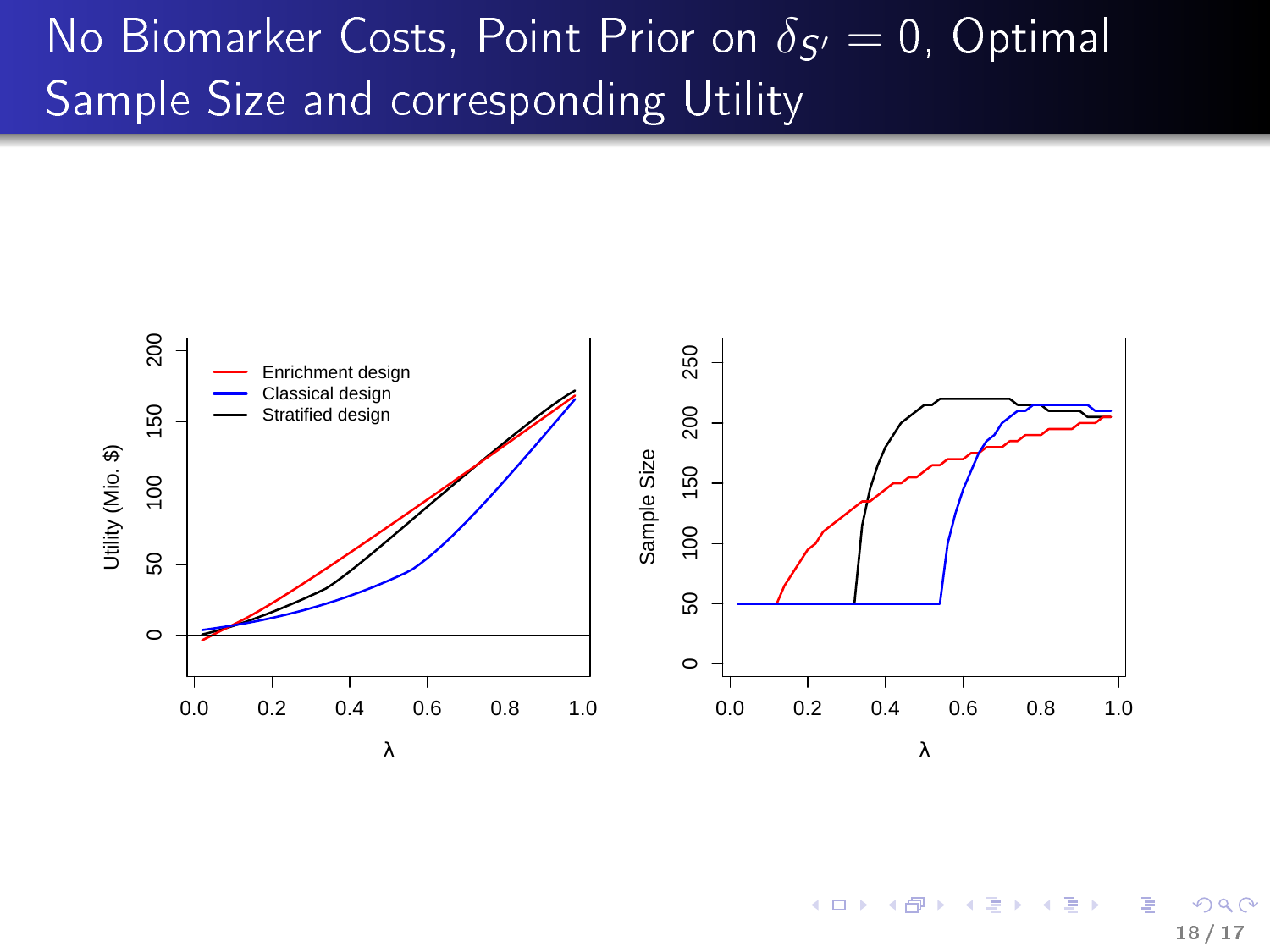## No Biomarker Costs, Point Prior on  $\delta_{\mathcal{S}'}=0$ , Optimal Sample Size and corresponding Utility



λ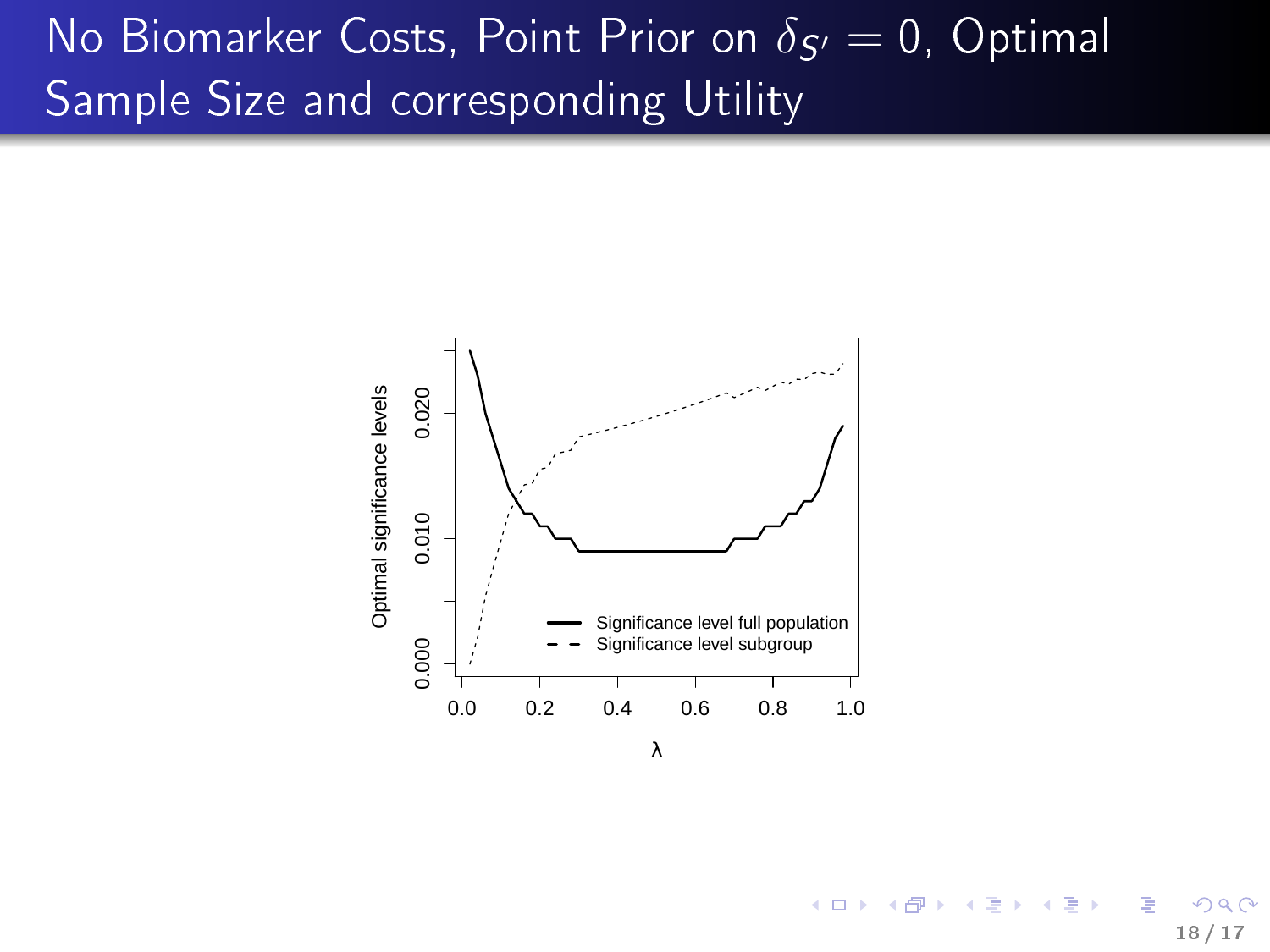## No Biomarker Costs, Sceptic Prior on  $\delta_{\mathcal{S}'}=0$ , Optimal Sample Size and corresponding Utility



4. 0. 8.  $\begin{array}{cccccccccccccc} A & A & B & A & B & A & A & B \end{array}$  $\Omega$ 18 / 17